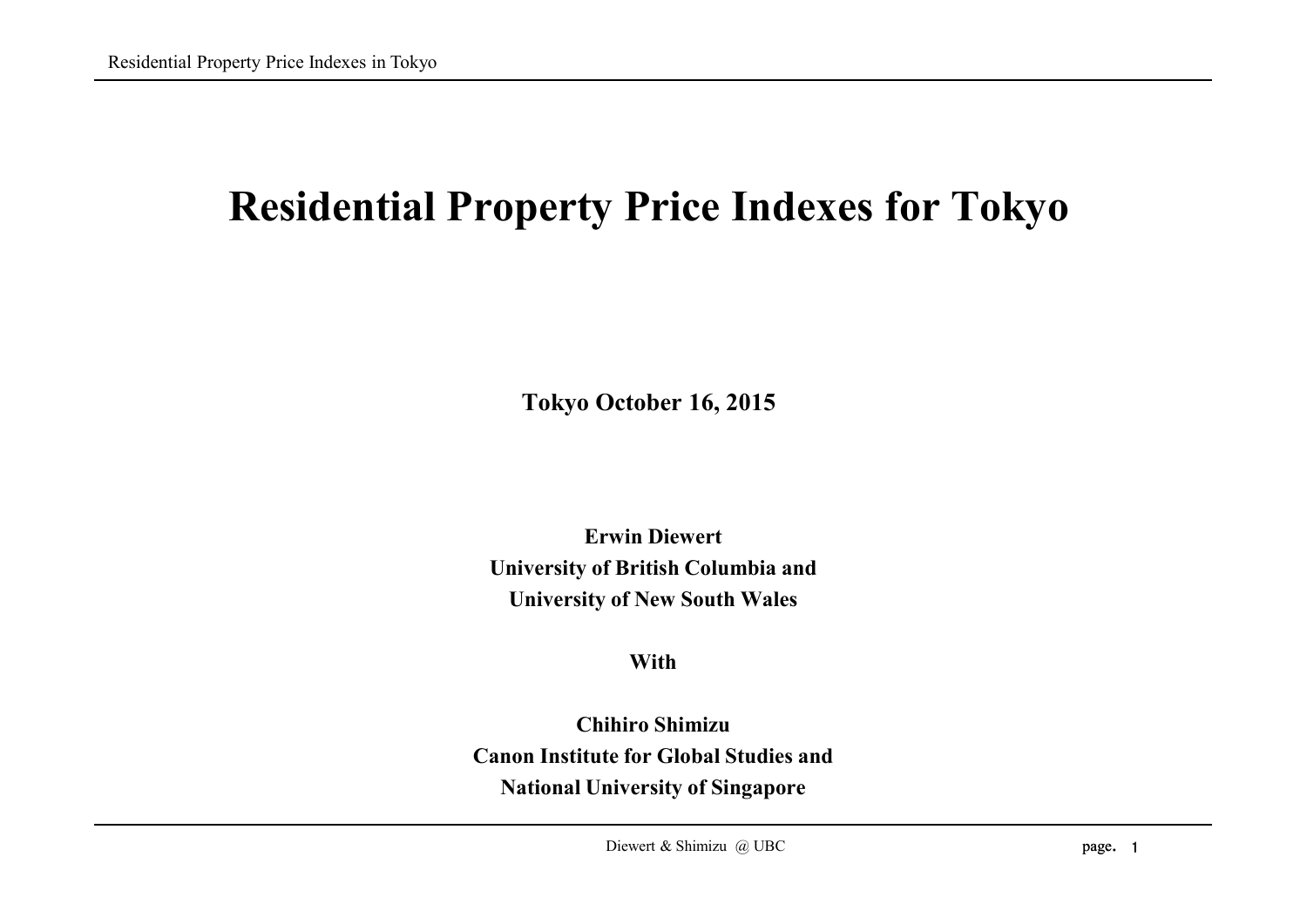# **Introduction**

- **For many purposes, it is useful to have separate price (and quantity) indexes for residential housing; e.g., this information is required in order to construct SNA (real) balance sheets.**
- **The Eurostat** *Residential Property Price Indices Handbook* **suggested a hedonic regression model (the builder's model) that could be used to decompose the transaction prices of residential houses into separate land and structure components and the method was tested using real estate sales data for the small town of "A" in the Netherlands.**
- **However, an open question is: can the builder's model be applied to a large urban center where neighbourhood effects are going to be much more important than they were for the town of "A"?**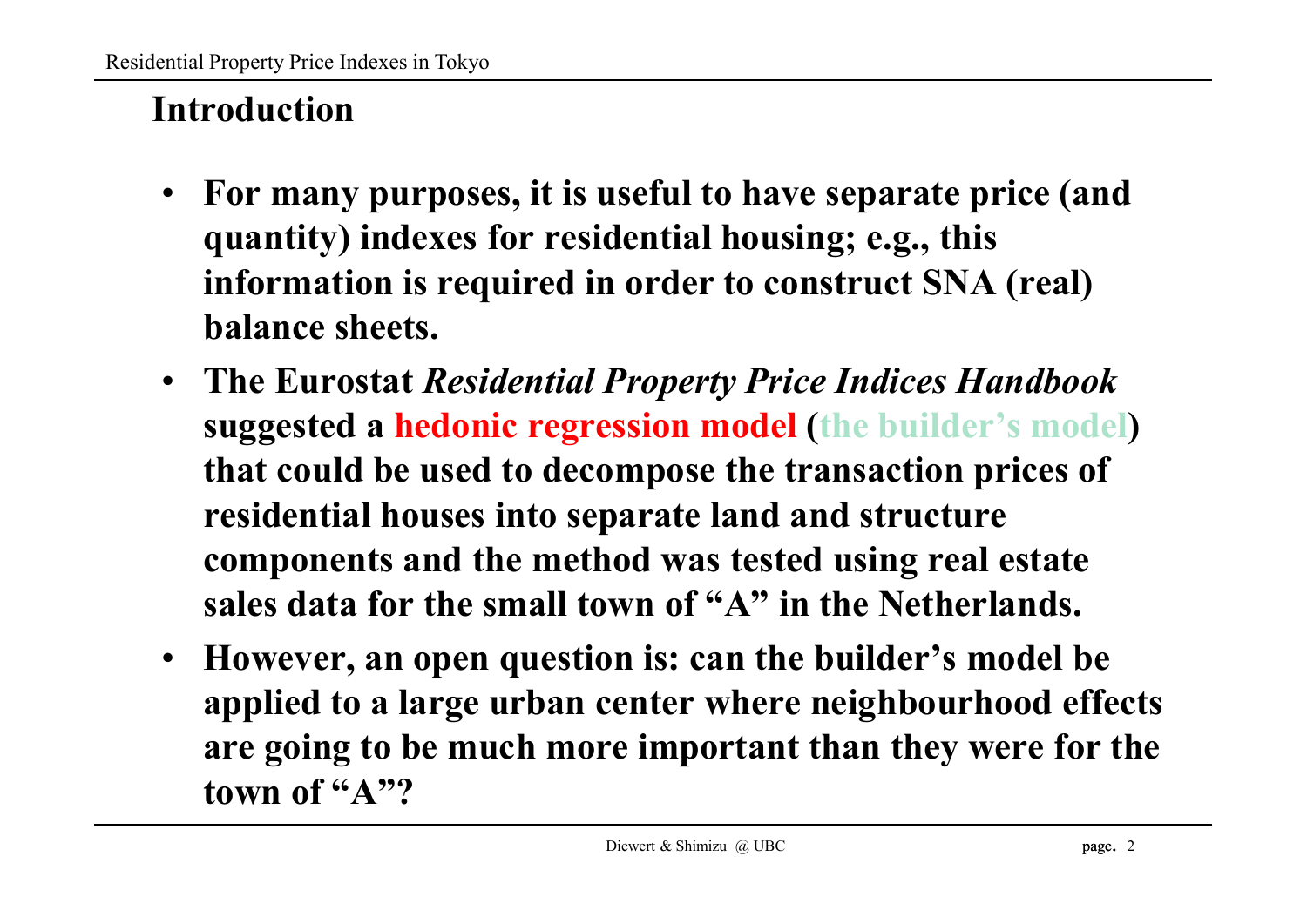## **Introduction (cont)**

- **To answer this question, we attempted to implement the builder's model for the large city of Tokyo.**
- **Our data on sales of residential houses in Tokyo was not dense enough for us to implement the basic builder's model for individual neighbourhoods (or Wards) of Tokyo so in the present paper, we used Ward dummy variables to take into account neighbourhood effects on the price of land.**
- **In the** *RPPI Handbook***, it was found that information on the sales price of a house in the town of "A" along with information on the lot area, the structure area and the age of the structure was sufficient to explain about 85% of the variation in house prices. (These are the basic characteristics).**
- **Another innovation in the present paper is the extension of the basic** *RPPI* **model to include other house characteristics. These extra characteristics were added as spline variables in order to achieve a better description of the data.**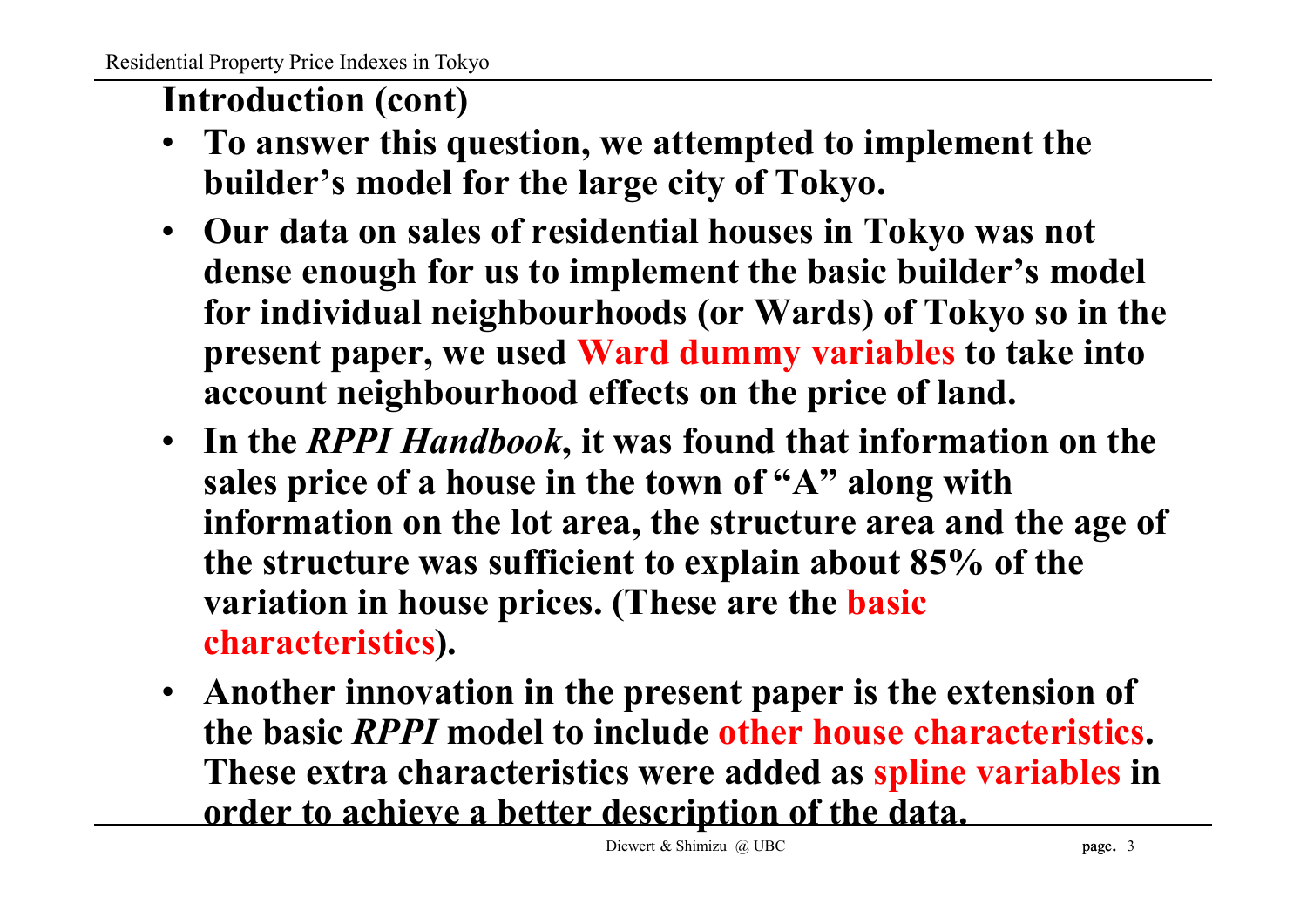# **The Variables**

- **V = The value of the sale of the house in 10,000,000 Yen;**
- **S = Structure area (floor space area) in units of 100 meters squared;**
- **L = Lot area in units of 100 meters squared;**
- **A = Approximate age of the structure in years;**
- **NB = Number of bedrooms;**
- **WI = Width of the lot in meters;**
- **TW = Walking time in minutes to the nearest subway station;**
- **TT = Subway running time in minutes to the Tokyo station from the nearest station during the day (not early morning or night).**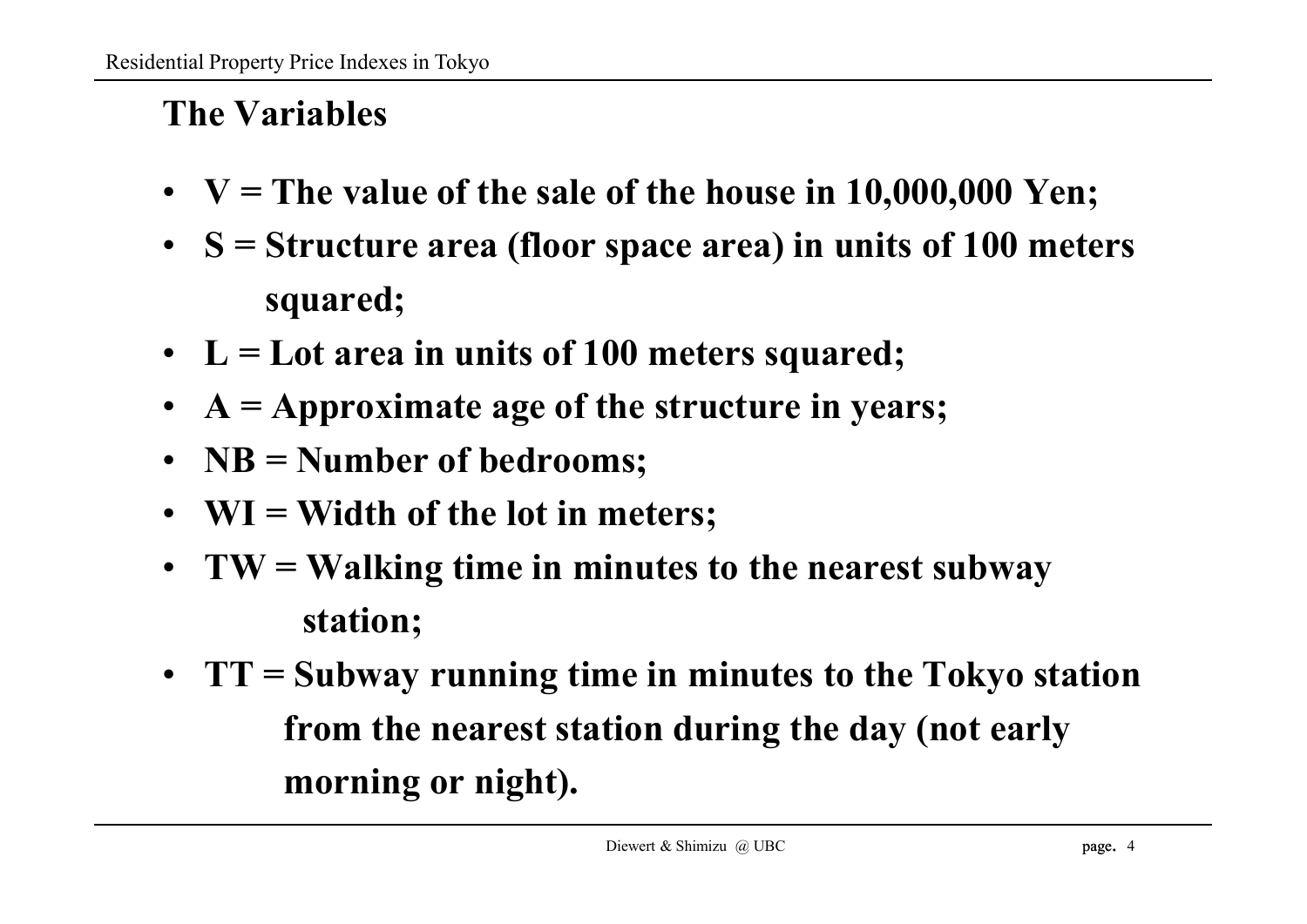# **The Data**

• **There were a total of 5578 observations (after range deletions) in our sample of sales of single family houses in the Tokyo area over the 44 quarters covering 2000-2010.**

**Table 1: Descriptive Statistics for the Variables**

| <b>Name</b> | No. of Obs. | <b>Mean</b> | <b>Std. Dev</b> | <b>Minimum</b>   | <b>Maximum</b> |
|-------------|-------------|-------------|-----------------|------------------|----------------|
| V           | 5578        | 6.2310      | 2.95420         | 2.0500           | 20             |
| S           | 5578        | 1.0961      | 0.36255         | 0.5012           | 2.4789         |
| L           | 5578        | 1.0283      | 0.42538         | 0.5001           | 2.4977         |
| A           | 5578        | 14.689      | 8.91460         | 2.0140           | 49.7230        |
| <b>NB</b>   | 5578        | 3.9518      | 1.04090         | 2                | 8              |
| WI          | 5578        | 4.6987      | 1.26090         | 2.5              | 9              |
| TW          | 5578        | 9.9295      | 4.48510         | $\boldsymbol{2}$ | 29             |
| <b>TT</b>   | 5578        | 31.677      | 7.55220         | 4                | 48             |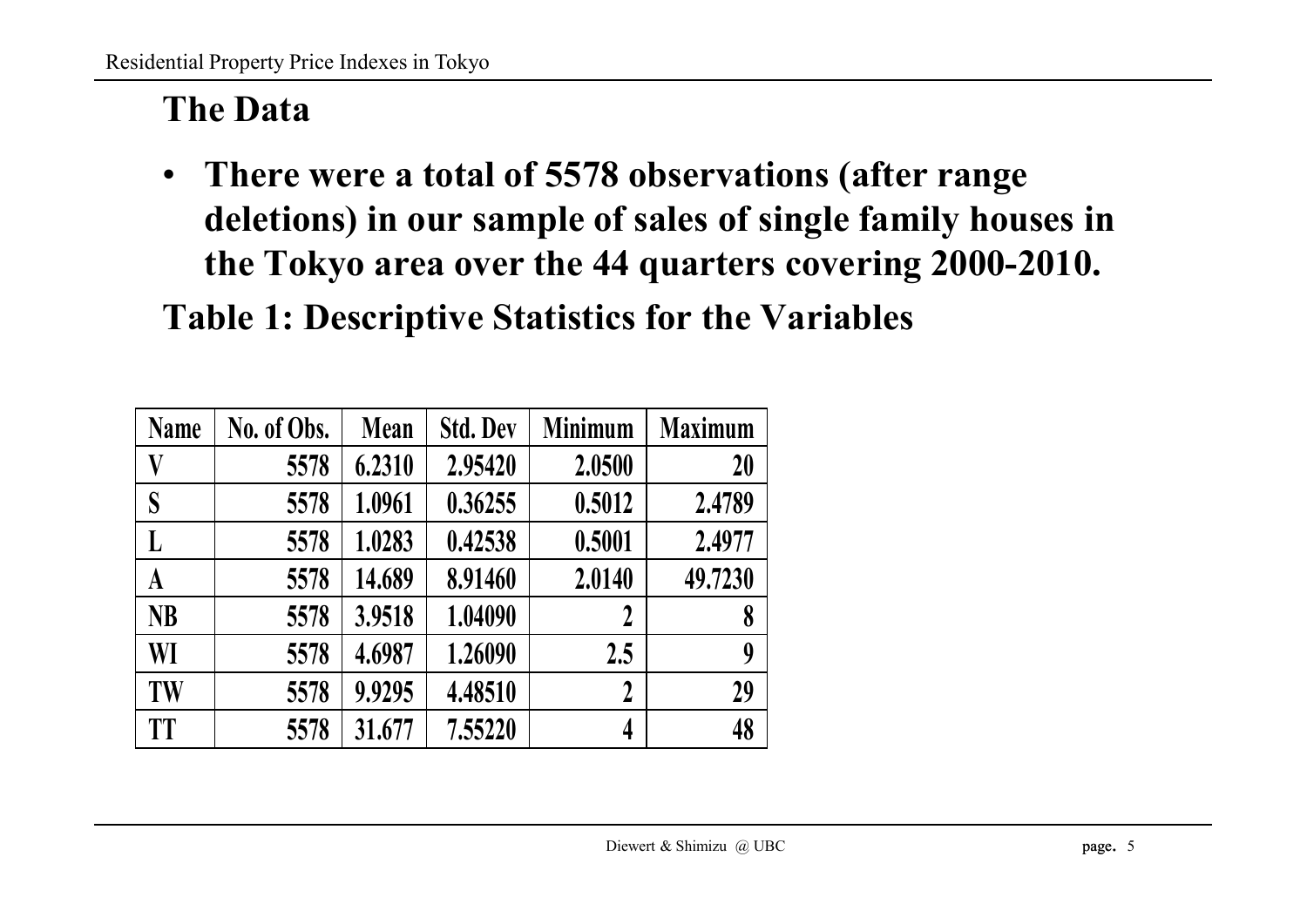# **The Data (cont)**

- **We deleted 9.2 per cent of the observations because they fell outside our range limits for the variables V, L, S, A, NB and W.**
- **It is risky to estimate hedonic regression models over wide ranges when observations are sparse at the beginning and end of the range of each variable.**
- **The a priori range limits for these variables were as follows:**  $2 \le V \le 20$ ;  $0.5 \le S \le 2.5$ ;  $0.5 \le V \le 2.5$ ;  $1 \le A \le 50$ ;  $: 2 \le NB \le 2.5$  $8: 2.5 \le W \le 9.$
- **In order to eliminate the multicollinearity problem between the lot size L and floor space area S for an individual house, we assumed that the value of a new structure in any quarter was proportional to a Construction Cost Price Index for Tokyo.**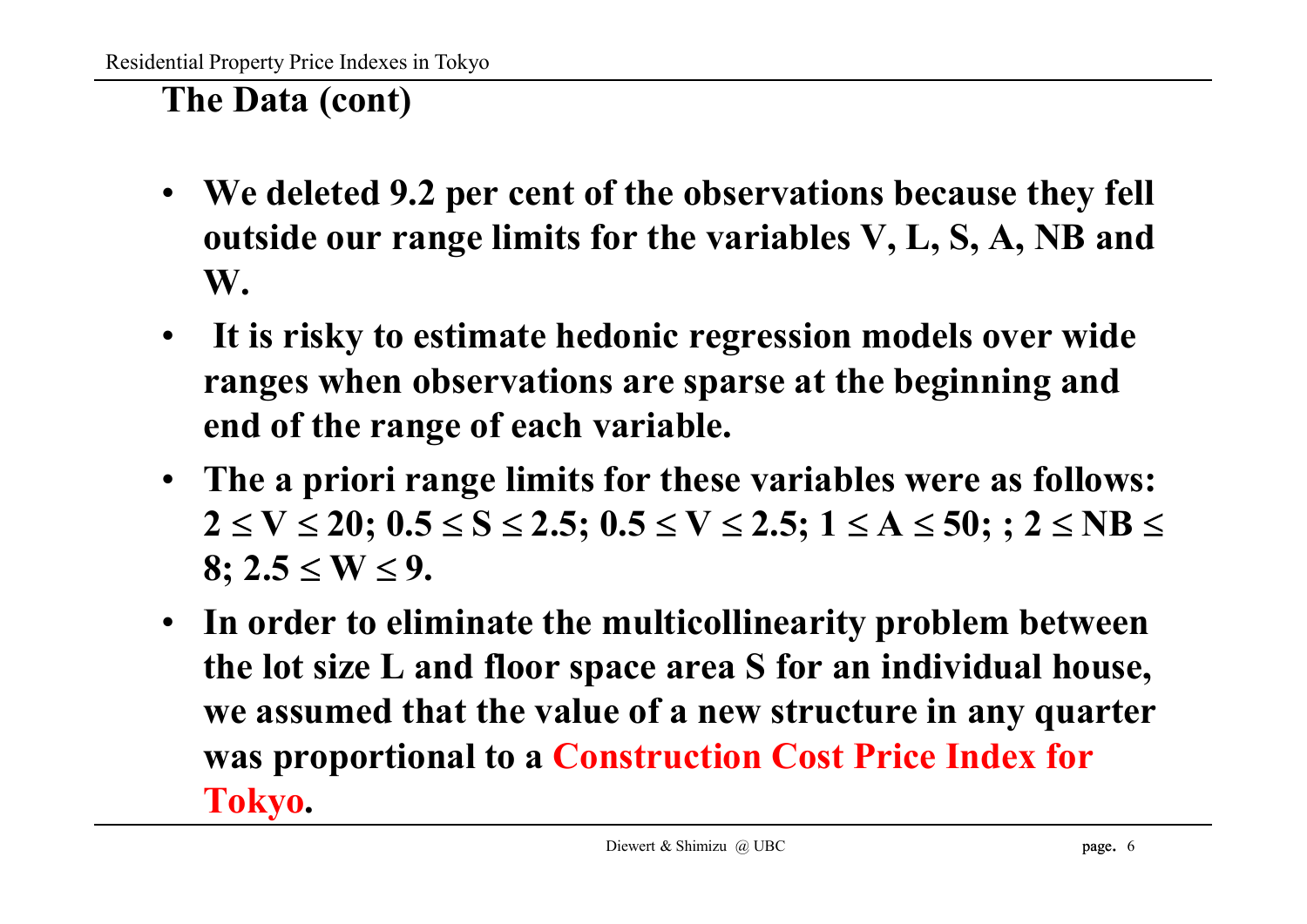## **The Data (cont)**

- **In addition to having the information listed in Table 1 on residential houses sold in Tokyo over 2000-2010, we also had the address for each transaction.**
- **We used this information in order to allocate each sale into one of 21 Wards for the Tokyo area.**
- **We constructed Ward dummy variables and made use of these variables in most of our regressions as locational explanatory variables.**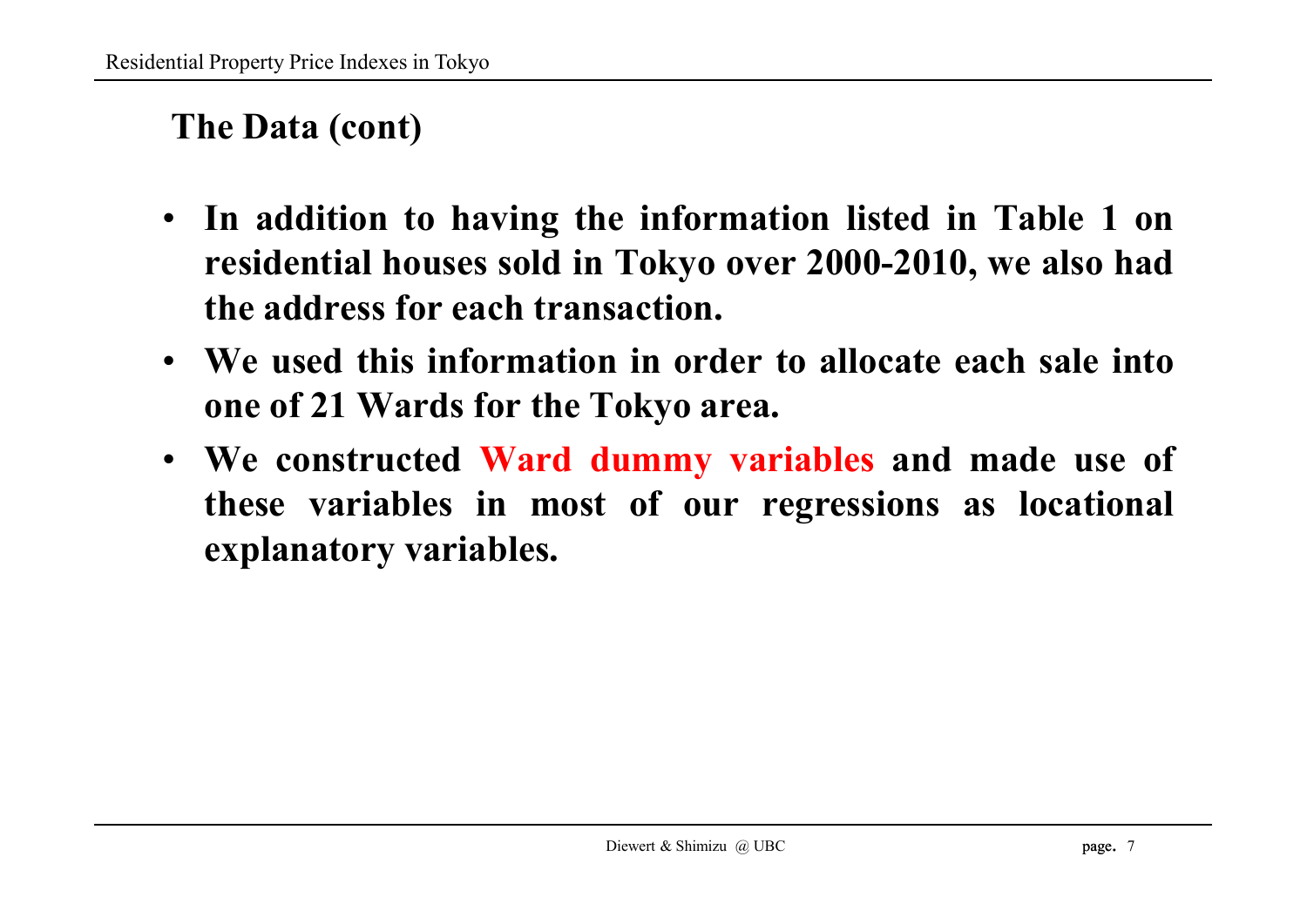## **The Basic Builder's Model**

**Consider the following hedonic regression model for quarter t:**

(2) 
$$
V_{tn} = \alpha_t L_{tn} + \beta_t (1 - \delta_t A_{tn}) S_{tn} + \varepsilon_{tn}
$$
; t = 1,...,44; n = 1,...,N(t)

where the parameter  $\delta_{\text{t}}$  reflects the *net depreciation rate* as the  ${\bf s}$  tructure ages one additional year, the parameter  ${\bf \alpha_t}$  is the **price of land in Tokyo in quarter t and <sup>t</sup> is the price of a new structure in period t. Note that we are assuming straight line depreciation here. To eliminate the multicollinearity problem, we combined all of the 44 quarterly regressions into a single regression and also used our exogenous price of new** construction,  $p_{Ct}$  (Note that the  $\beta_t$  have been replaced by  $\beta p_{Ct}$ ):

(3) 
$$
V_{tn} = \alpha_t L_{tn} + \beta p_{Ct} (1 - \delta A_{tn}) S_{tn} + \varepsilon_{tn}
$$
; t = 1,...,44; n = 1,...,N(t)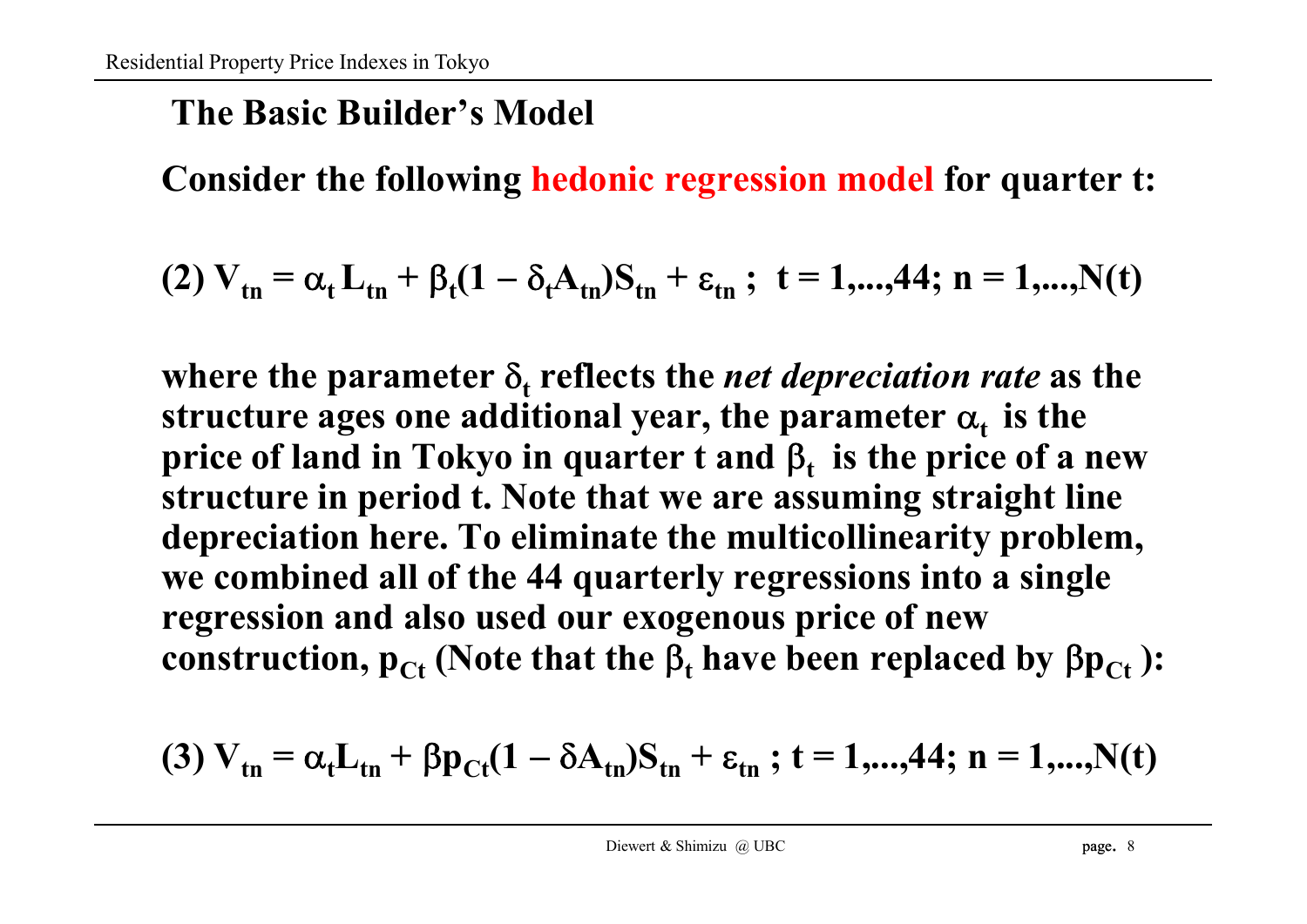**The Multicollinearity Problem Illustrated: Figure 9.1 from the RPPI Handbook: The Price of Land PL1 , the Price of Structures PS1 , the Overall Fisher House Price Index P<sup>1</sup> and the Fisher Hedonic Imputation House Price Index PHIF** 

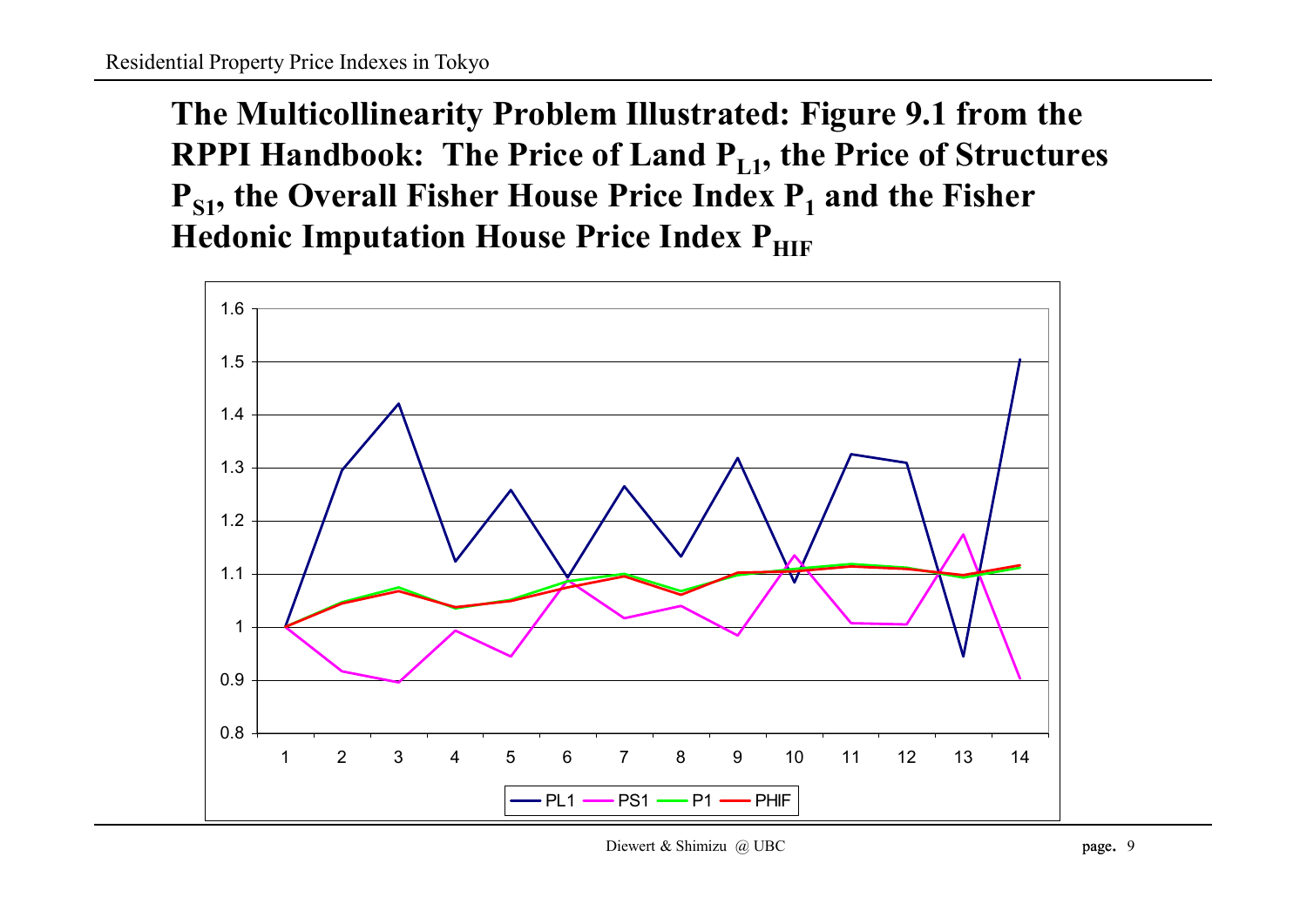### **The Basic Builder's Model: Results**

- **For the model defined by equations (3), we have 5578 degrees of** freedom to estimate 44 land price parameters  $\alpha_t$ , one structure **price** parameter  $\beta$  that determines the level of prices over our **sample period and one annual straight line depreciation rate**  $\beta$  **parameter**  $\delta$ , **a** total of 46 parameters.
- **The R<sup>2</sup> for the resulting nonlinear regression model was only 0.5704.**
- **Thus the simple Builder's Model defined by (3) was not as satisfactory as was the corresponding Builder's Model for the small town of "A" in the Netherlands where the R<sup>2</sup> was 0.8703 using the same information on characteristics of the house and lot.**
- **In the case of the town of "A" , the structures were all much the same and all houses in the town had access to basically the same amenities. The situation in the huge city of Tokyo is very different: different neighborhoods have access to very different amenities and so we would expect substantial variations in the price of land across the various neighborhoods.**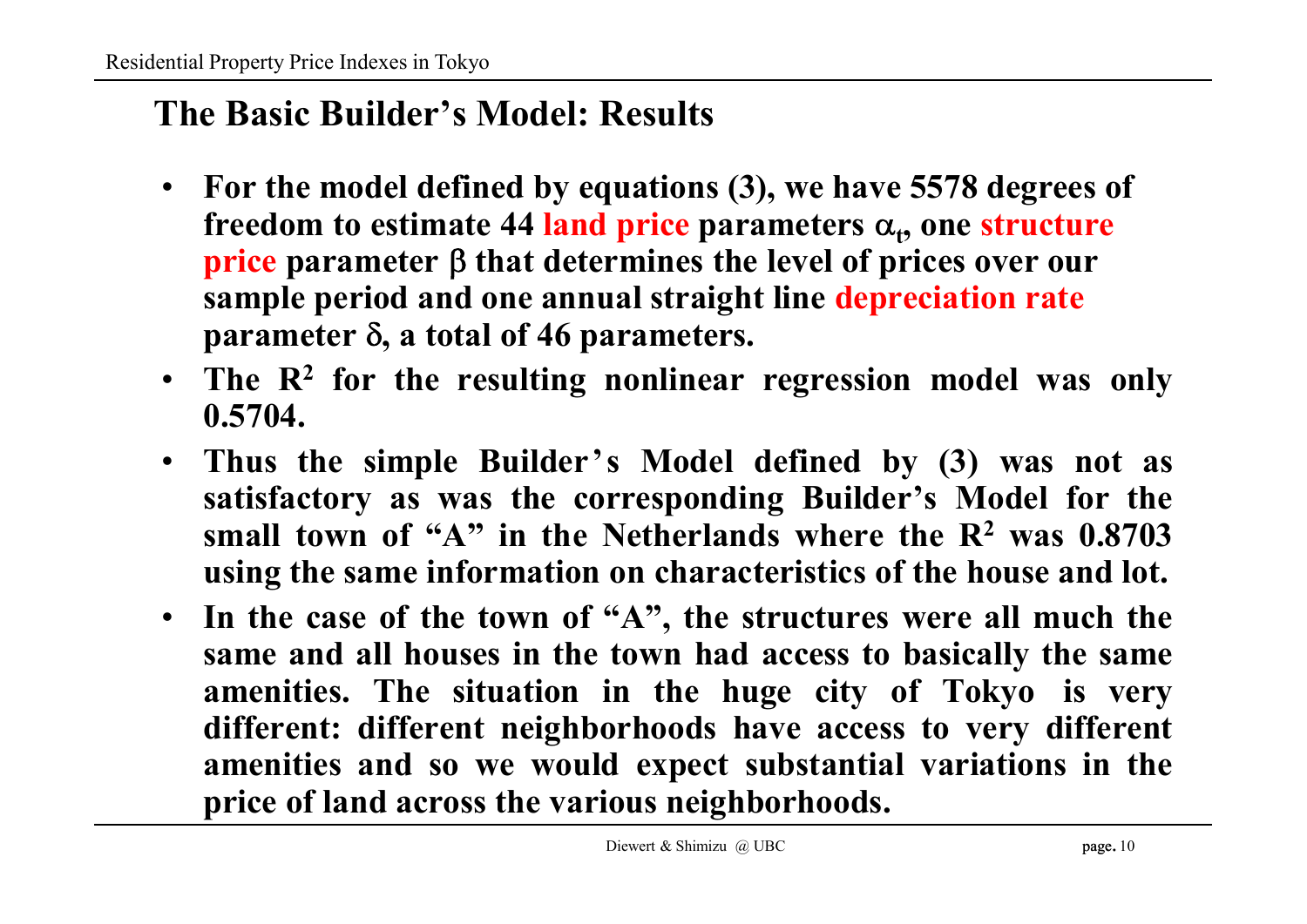# **The Basic Builder's Model with Ward Dummy Variables**

- **In order to take into account possible neighbourhood effects on the price of land, we introduced** *ward dummy variables***, DW,tn,j , into the hedonic regression (3).**
- **We now modify the model defined by (3) to allow the** *level* **of land prices to differ across the 21 Wards of Tokyo:**

(5) 
$$
V_{tn} = \alpha_t (\sum_{j=1}^{21} \omega_j D_{W,tn,j}) L_{tn} + \beta p_{Ct} (1 - \delta A_{tn}) S_{tn} + \varepsilon_{tn} ;
$$
  
\n $t = 1,...,44; n = 1,...,N(t).$ 

- **It can be seen that we have added an additional 21** *ward relative land value parameters,*  $\omega_1, ..., \omega_{21}$ , to the model defined **by (3). We call the model defined by (5) and (6) Model 1.**
- **However, not all parameters can be identified so we impose the following normalization on the parameters:**

**(6)**  $\omega_{10} \equiv 1$ .

• **The tenth ward, Setagay, has the most transactions in our sample (1158 transactions over the sample period).**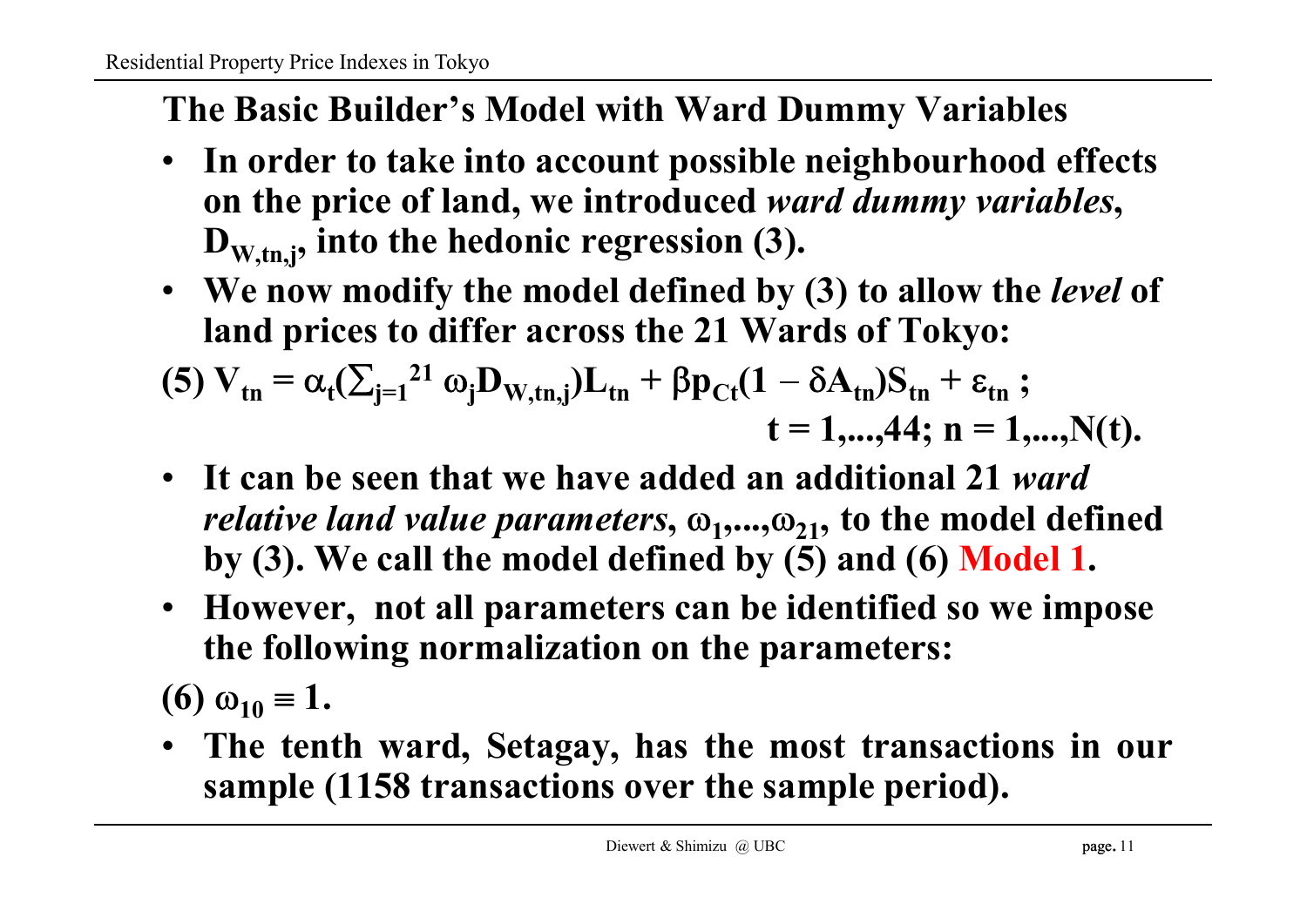- **The Basic Builder's Model with Ward Dummy Variables: Results**
- **The R<sup>2</sup> for this model turned out to be 0.8168 and the log likelihood (LL) was 9233.0, a huge increase of 2270.6 over the LL of the model defined by (3).**
- **Thus the Ward variables are very significant determinants of Tokyo house prices.**
- **Note that we used only four characteristics for each house sale: the land area L, the structure area S, the age of the structure A and its Ward location.**
- **However, we also required an exogenous house construction price index to implement our method.**
- **We will omit the details on how the results of the hedonic regression (5) were used to construct separate land and structure price indexes. Chained Fisher indexes were used to aggregate the land and structure components into an overall house price index. The following Chart plots these indexes.**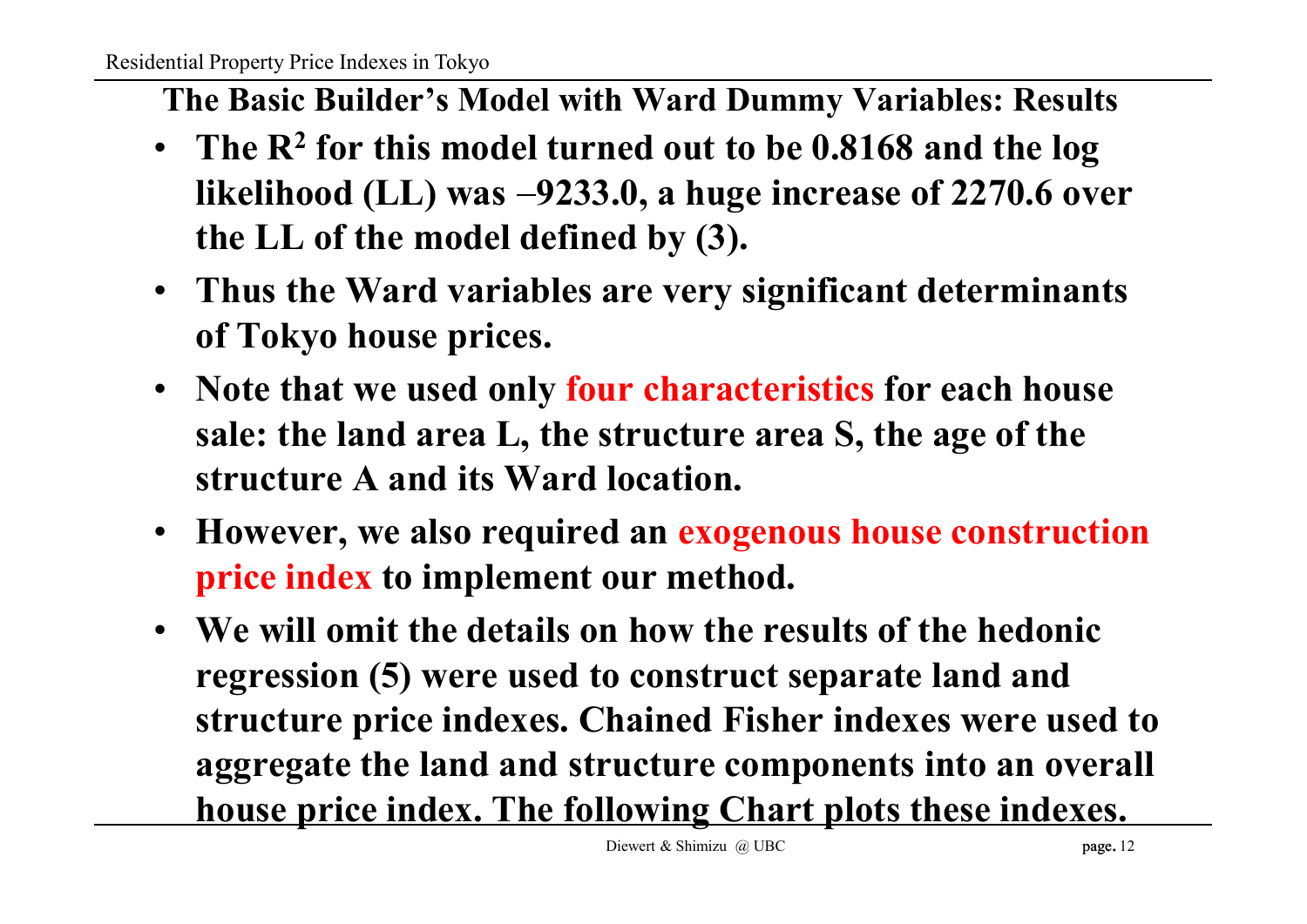**The Basic Builder's Model with Ward Dummy Variables: Results**

- **The overall Model 1 house price index P1t as well as the land and structure price indexes PL1t and PS1t for Tokyo are graphed in Chart 1.**
- **We have also computed the quarterly mean and median house prices transacted in each quarter.**

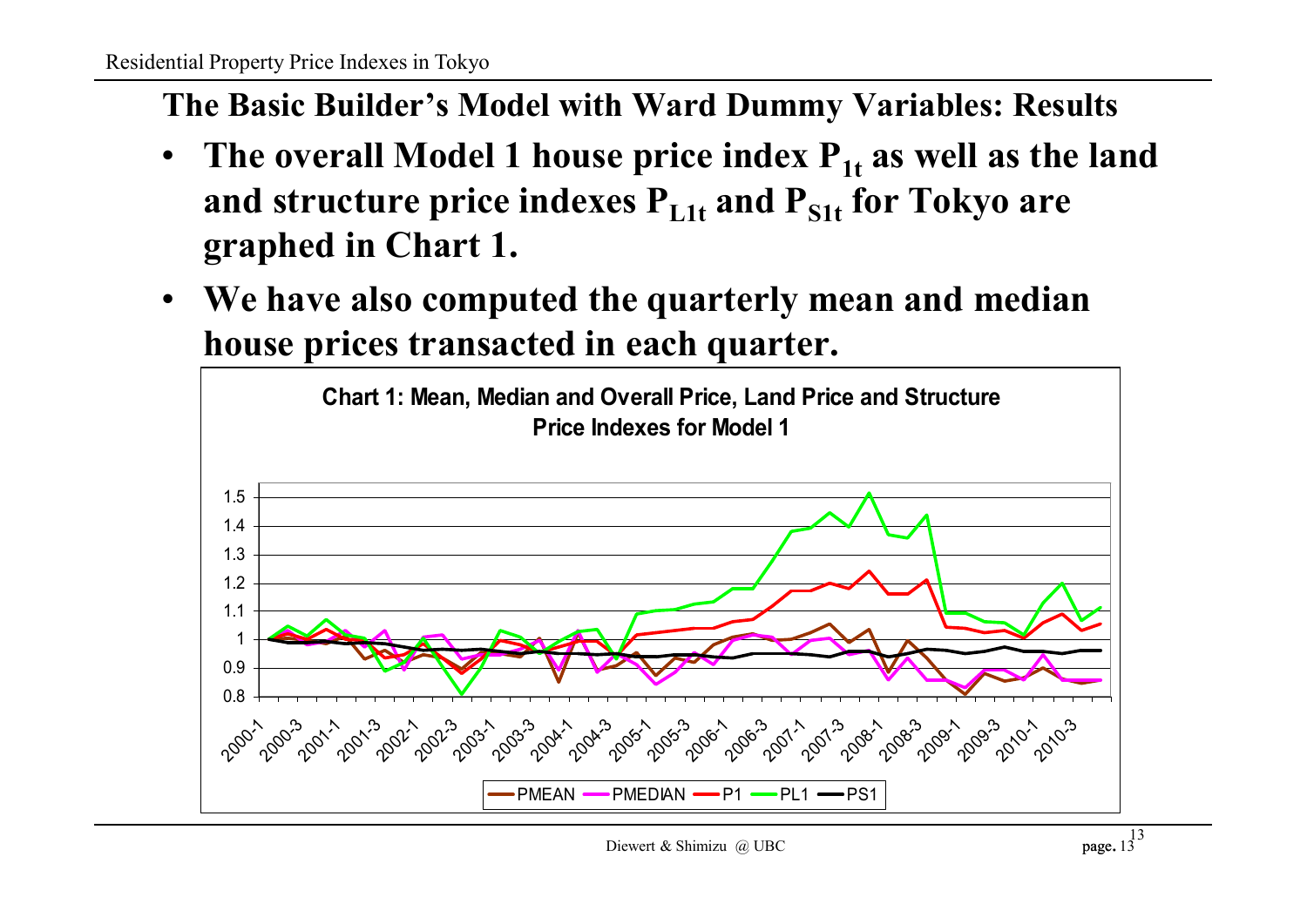# **Splines on Lot Size and on the Age of the Structure**

- **In this model, we allow the cost of land to be a** *piecewise linear function* **of the area of the land that the structure sits on.**
- **We also allow the net depreciation of the structure to be a** *piecewise linear function* **of the age of the structure.**
- **We first look at the lot sizes of the houses in our sample and divide up the observations into roughly 3 equally sized groups, depending on the lot size.**
- **Recall that we have restricted the range of the land variable**  $\text{to } 0.5 \leq L_{\text{tn}} \leq 2.5$ . We chose the land areas where there is a **change** in the marginal price of land to be  $L_1 = 0.77$  and  $L_2 =$ **1.10.**
- **Using these** *land break points***, we found that 1861 observations fell into the interval**  $0.5 \le L_{\text{tn}} < 0.77, 1833$  $\boldsymbol{\delta}$  **observations fell into the interval**  $0.77 \leq L_{\rm tn} < 1.10$  **and**  $1884$ **<u>observations fell into the interval**  $1.1 \le L_{\text{th}} \le 2.5$ </u>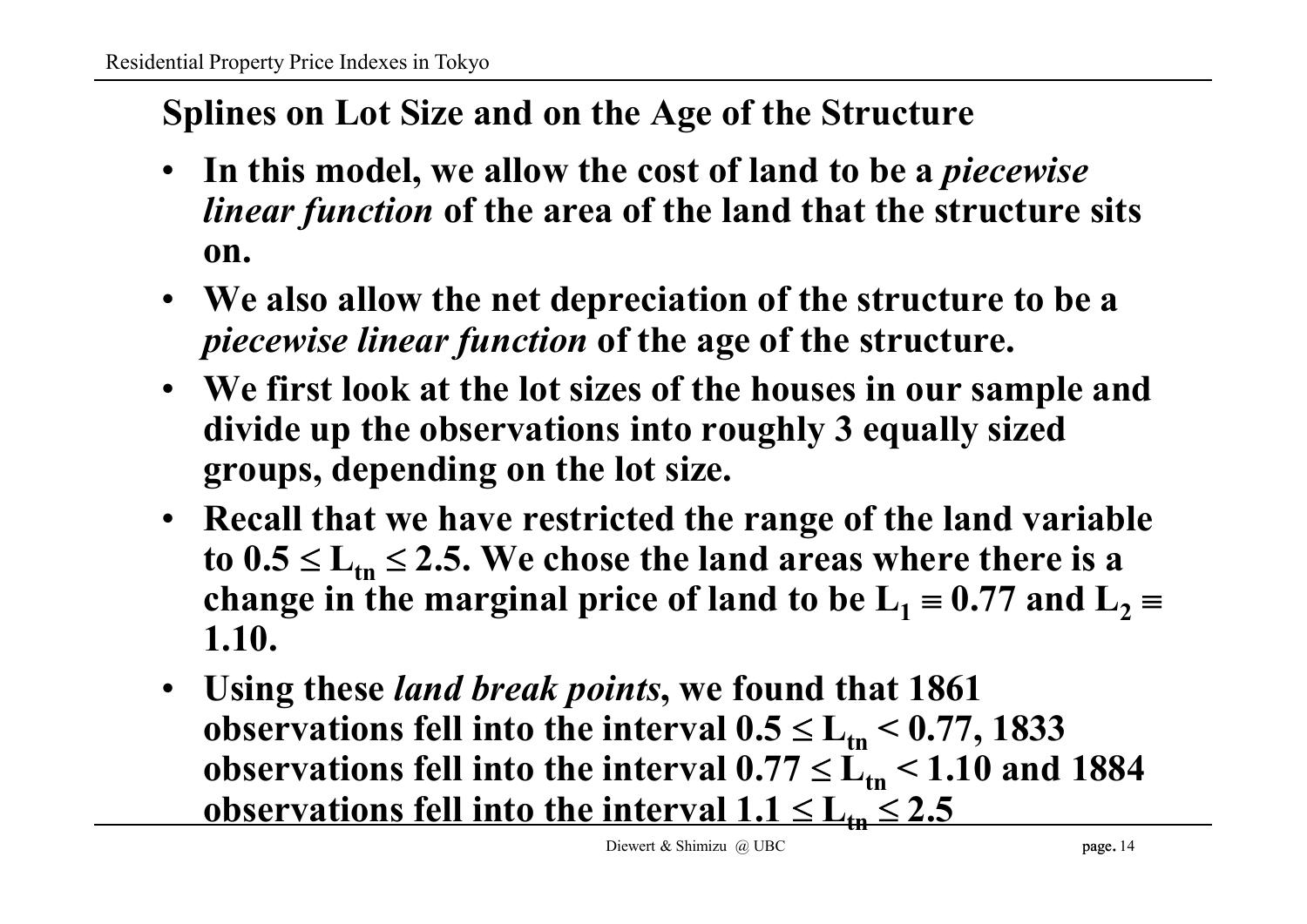**Splines on Lot Size and on the Age of the Structure (cont)**

- **For each observation n in period t, we define the three land dummy variables**,  $D_{L,tn,k}$ , for  $k = 1,2,3$  as follows:
- **(9)**  $D_{L,tn,k} \equiv 1$  **if** observation tn has land area that belongs

**to group k;**

- **0 if observation tn has land area that does not belong to group k.**
- **These dummy variables are used in the definition of the following piecewise linear function of**  $\mathbf{L}_{\mathsf{tn}}, \mathbf{f}_{\mathsf{L}}(\mathbf{L}_{\mathsf{tn}})$ **:**

(10) 
$$
f_L(L_{tn}) = D_{L,tn,1} \lambda_1 L_{tn} + D_{L,tn,2}[\lambda_1 L_1 + \lambda_2 (L_{tn} - L_1)]
$$
  
+  $D_{L,tn,3}[\lambda_1 L_1 + \lambda_2 (L_2 - L_1) + \lambda_3 (L_{tn} - L_2)]$ 

**where the**  $\lambda_k$  are parameters and  $L_1 \equiv 0.77$  and  $L_2 \equiv 1.10$ .

• **The function f<sup>L</sup> (Ltn ) defines a** *relative valuation function for the land area of a house* **as a function of the plot area.**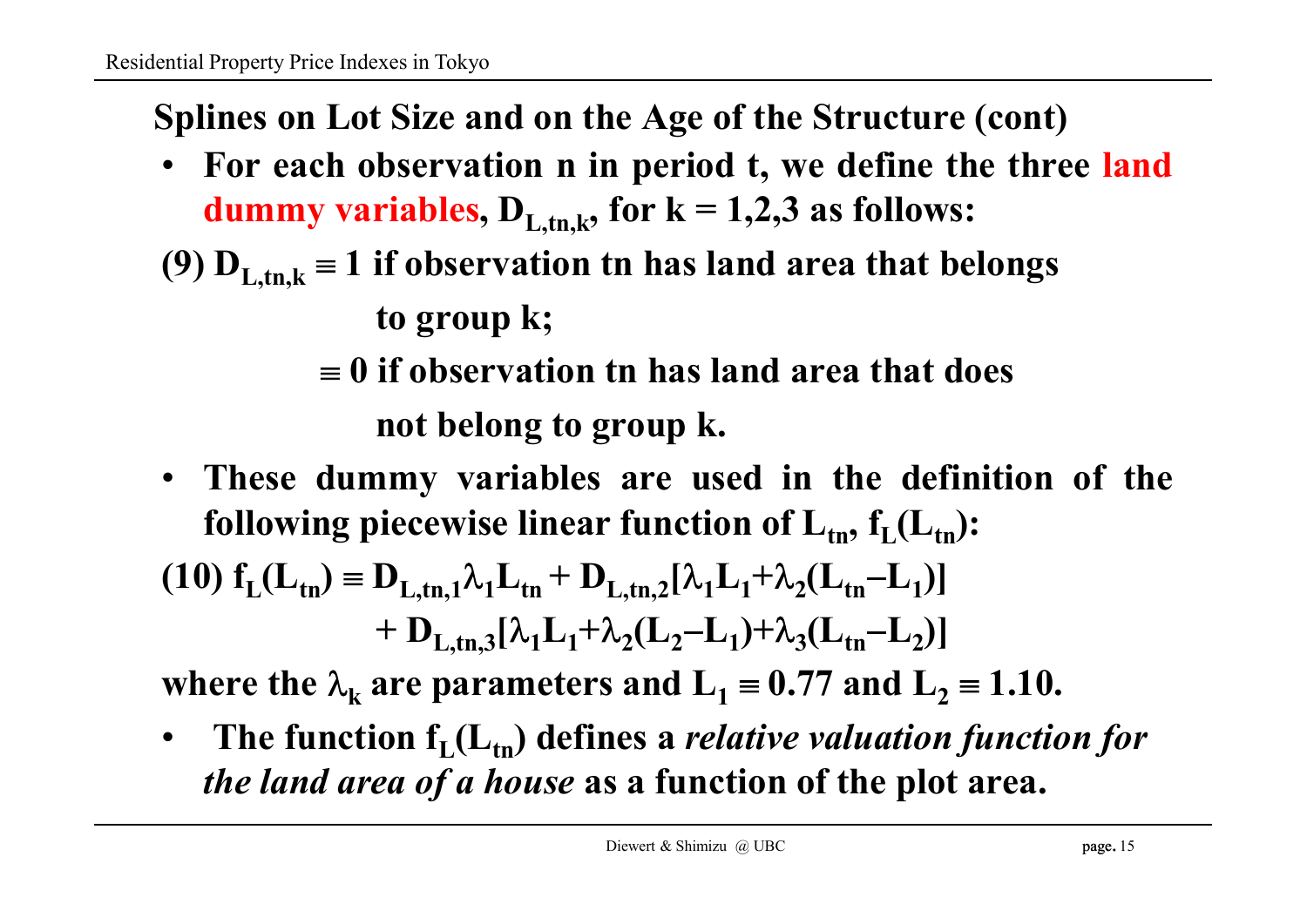## **Splines on Lot Size and on the Age of the Structure (cont)**

- **Now divide up our 5578 observations into 3 roughly equal groups based on the age of the structure.**
- **We chose the house ages where there is a change in the marginal depreciation rate to be**  $A_1 = 10$  and  $A_2 = 20$ . We found that 2085 observations fell into the interval  $0 \le A_{\rm tn} <$ **10, 1996 observations fell into the interval**  $10 \le A_{\text{tn}} < 20$  **and 1497 observations fell into the interval**  $20 \le A_{\text{tn}} \le 50$ **.**
- **For each observation n in period t, we define the three** *Age dummy variables*,  $D_{A,tn,m}$ , for  $m = 1,2,3$  as follows:
- **(11)**  $D_{A,tm,m} \equiv 1$  **if** observation tn has a structure whose age **belongs to group m;**
	- **0 if observation tn has a structure whose age is** *not* **in group m.**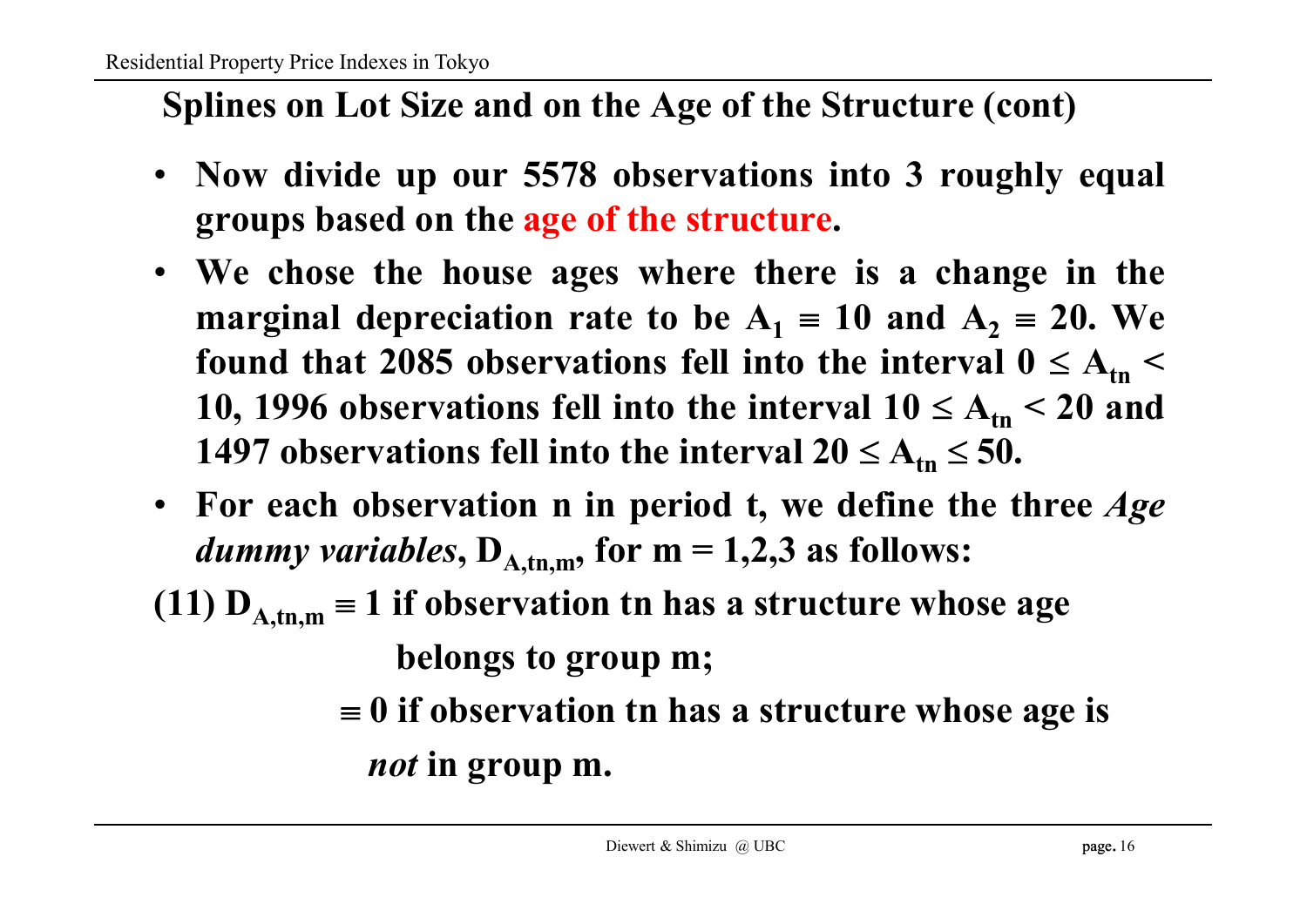**Splines on Lot Size and on the Age of the Structure (cont)**

• **These dummy variables are used in the definition of the** following piecewise linear function of  $\mathbf{age}\ \mathbf{A_{tn}},\ \mathbf{g_A}(\mathbf{A_{tn}}),$  defined **as follows:**

$$
(12) g_A(A_{tn}) = 1 - \{D_{A,tn,1}\delta_1 A_{tn} + D_{A,tn,2}[\delta_1 A_1 + \delta_2 (A_{tn} - A_1)] + D_{A,tn,2}[\delta_1 A_1 + \delta_2 (A_2 - A_1) + \delta_3 (A_{tn} - A_2)]\}
$$

**where the**  $\delta_k$  are unknown parameters and  $A_1 \equiv 10$  and  $A_2 \equiv 20$ .

- **The function g<sup>a</sup> (Atn ) defines a (relative)** *depreciation schedule for a house structure* **as a function of the structure age.**
- **Our new Model 2 hedonic regression model is defined as follows:** For  $t = 1,...,44$  and  $n = 1,...,N(t)$ :

(13)  $V_{tn} = \alpha_t \{\sum_{j=1}^{21} \omega_j D_{W,tn,j}\} f_L(L_{tn}) + \beta p_{Ct} g_A(A_{tn}) S_{tn} + \varepsilon_{tn}$ **where the functions**  $f_L$  **and**  $g_A$  **are defined above by (10) and (12)** and  $\varepsilon_{\text{tn}}$  is an error term. We also require the normalizations:  $(14) \omega_{10} = 1; \lambda_1 = 1.$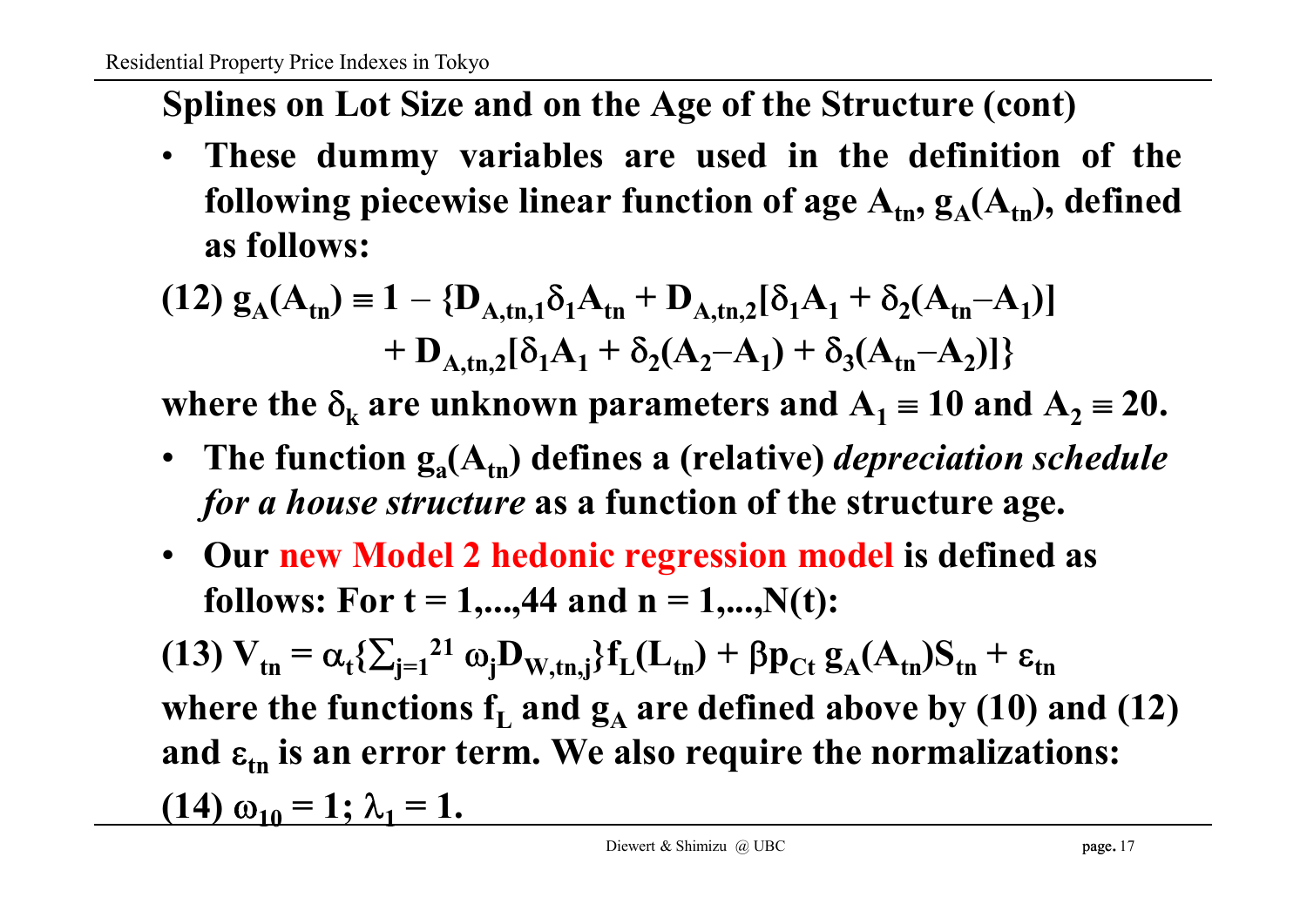# **Splines on Lot Size and on the Age of the Structure: Results**

- **There are 44+1+20+2+3 = 70 unknown parameters to be estimated (3 additional parameters over our previous model).**
- **The nonlinear regression model defined by (11) and (12) is our** *Model 2***.**
- **The R<sup>2</sup> for this model turned out to be 0.8206 and the log likelihood was 9164.1, an increase of 68.9 over the Model 1 log likelihood.**
- **Recall** that we set  $\lambda_1$  equal to 1 and the estimated  $\lambda_2$  and  $\lambda_3$  turned **out to be 0.7533 and 0.9486 respectively. Thus the price of land per unit lot area is highest for small lots.**
- **Our estimated net depreciation rate parameters for Model 2 were**  $\delta_1 = 0.0247, \delta_2 = 0.0159$  and  $\delta_3 = 0.0032$ . Thus for houses less than **10 years old, the annual net depreciation rate is 2.47%, for houses between 10 and 20, the marginal depreciation rate drops to 1.59% and for old houses, the marginal rate drops even lower to 0.32% per year.**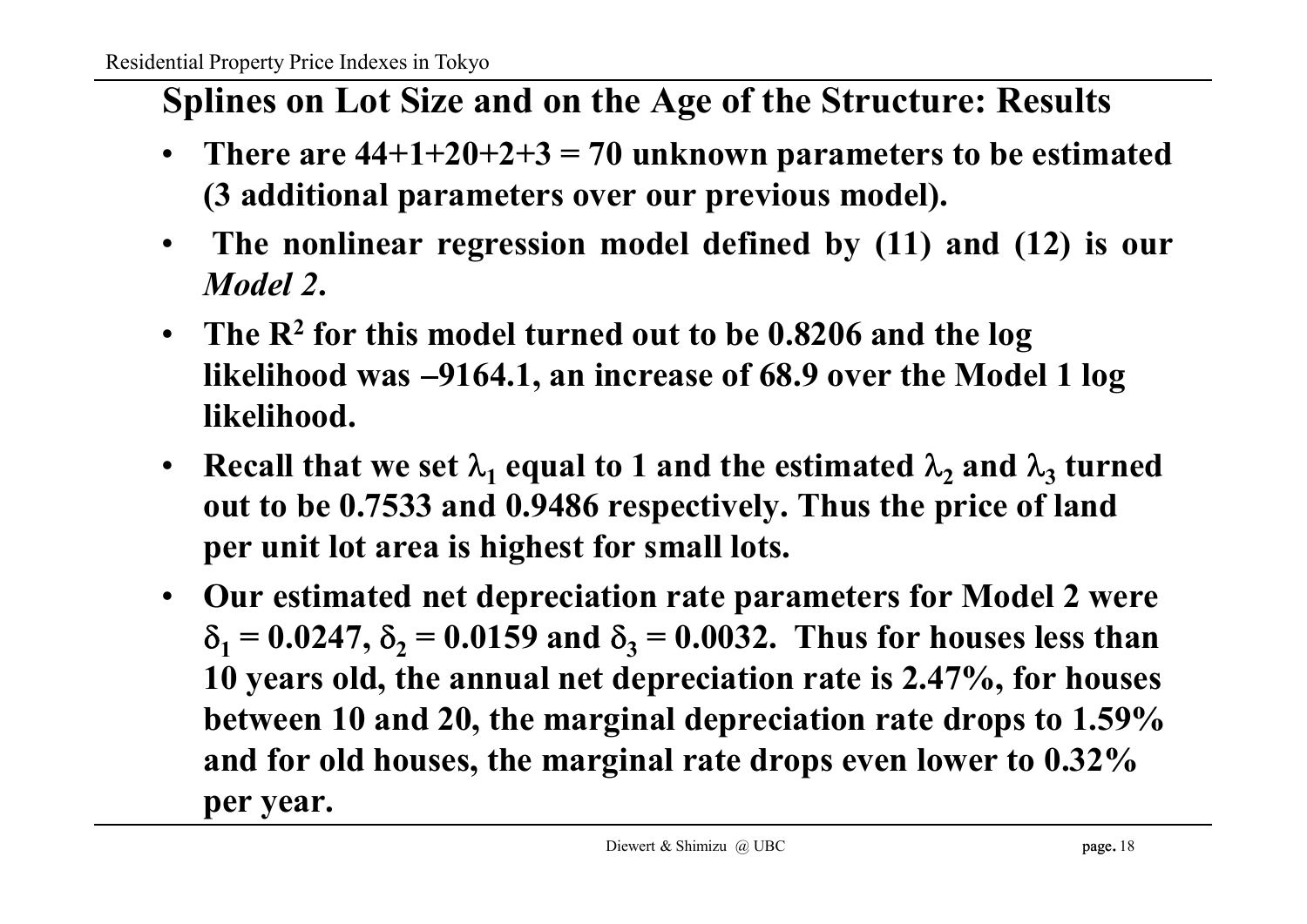## **Splines on Lot Size and on the Age of the Structure: Results**

• The overall Model 2 house price index  $P_{2t}$  as well as the land **and structure price indexes PL2t and PS2t for Tokyo over the 44 quarters in the years 2000-2010 are graphed in Chart 2 below. There is little difference from the indexes in Chart 1.**

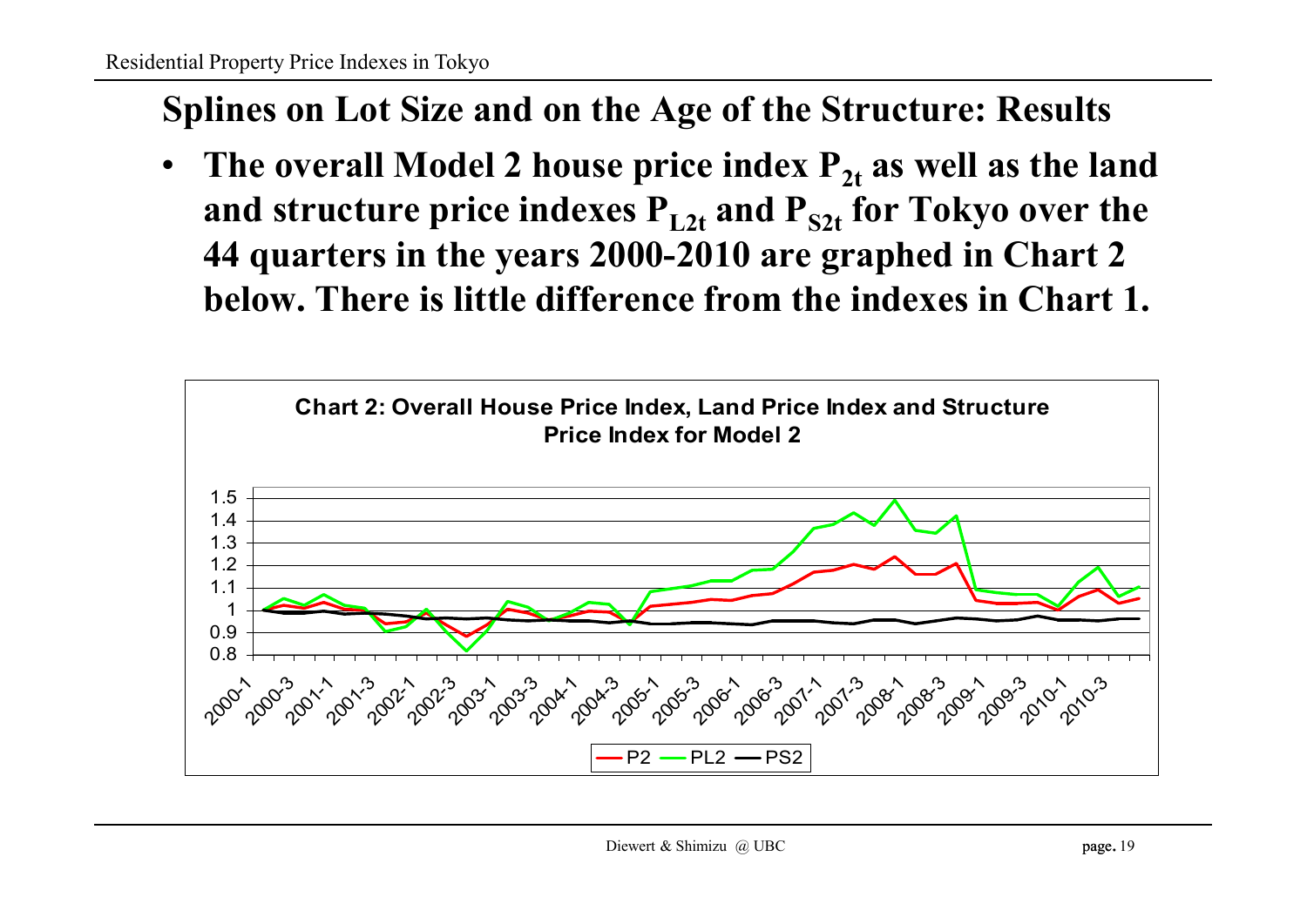#### **Quality Adjustment for the Number of Bedrooms and Lot Width**

- **In this Model 3, we will add some additional explanatory variables to our regression: the width of the lot and the number of bedrooms in the structure.**
- **We will again use piecewise linear functions of the width and bedroom variables to describe how the property price varies as the amounts of these characteristics vary.**
- **Omitting the details of how the spline functions were defined, our Model 3 regression is the following one:**

(23) 
$$
V_{tn} = \alpha_t \{\sum_{j=1}^{21} \omega_j D_{W,tn,j}\} f_L(L_{tn}) f_F(F_{tn}) + \beta p_{Ct} g_A(A_{tn}) g_B(B_{tn}) S_{tn} + \varepsilon_{tn}
$$

**with the following normalizations on the parameters:**

(24) 
$$
\omega_{10} = 1
$$
;  $\lambda_1 = 1$ ;  $\phi_1 = 1$  and  $\kappa_1 = 1$ .

• **We add 6 parameters to Model 2 for a total of 76 parameters to estimate for Model 3. The Frontage variable**  $F_{tn}$  **affects the price of land while Btn affects the price of structures.**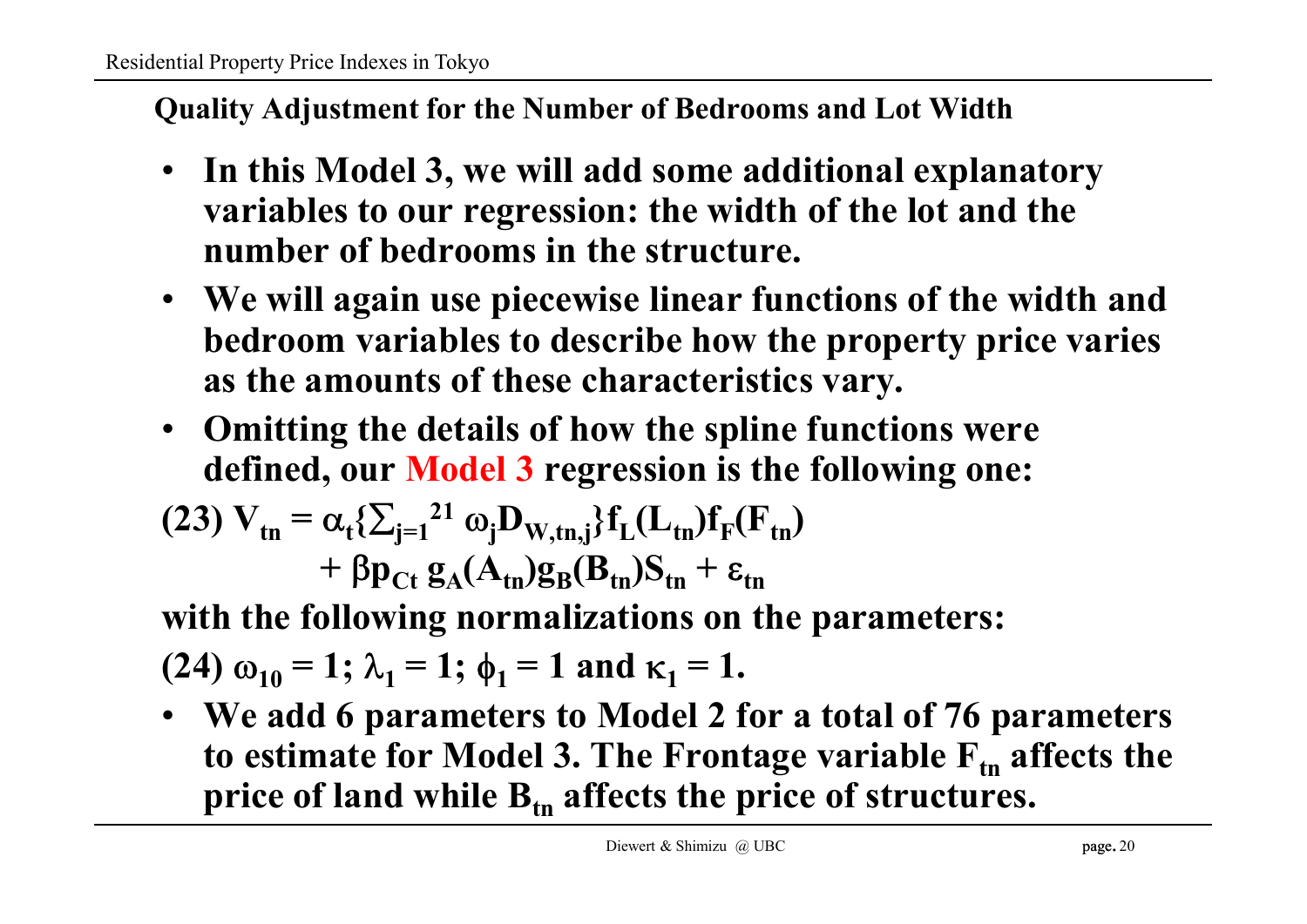**Quality Adjustment for the Number of Bedrooms and Lot Width: Results**

- **The R<sup>2</sup> for this model turned out to be 0.8256 and the log likelihood was 9085.3, an increase of 78.7 over the Model 2 log likelihood.**
- **Thus adding the 3 extra lot width parameters and the 3 extra bedroom parameters is well justified in terms of improving the descriptive power of the model.**
- The estimated lot width parameters were  $\kappa_2 = 0.1038$ ,  $\kappa_3 =$ **0.0433** and  $\kappa_4 = 0.0124$ . The interpretation of these **parameters runs as follows: for properties in the small lot frontage width group, an extra meter of lot width adds 10.38% to the land value; for properties in the medium lot with group, an extra meter of lot width adds 4.33% to the land value and properties in the large lot width group, an extra meter of lot width adds 1.24% to the land value of the property. Thus there are diminishing returns to lot width but extra lot width (holding other characteristics constant) always adds to the land value of the property.**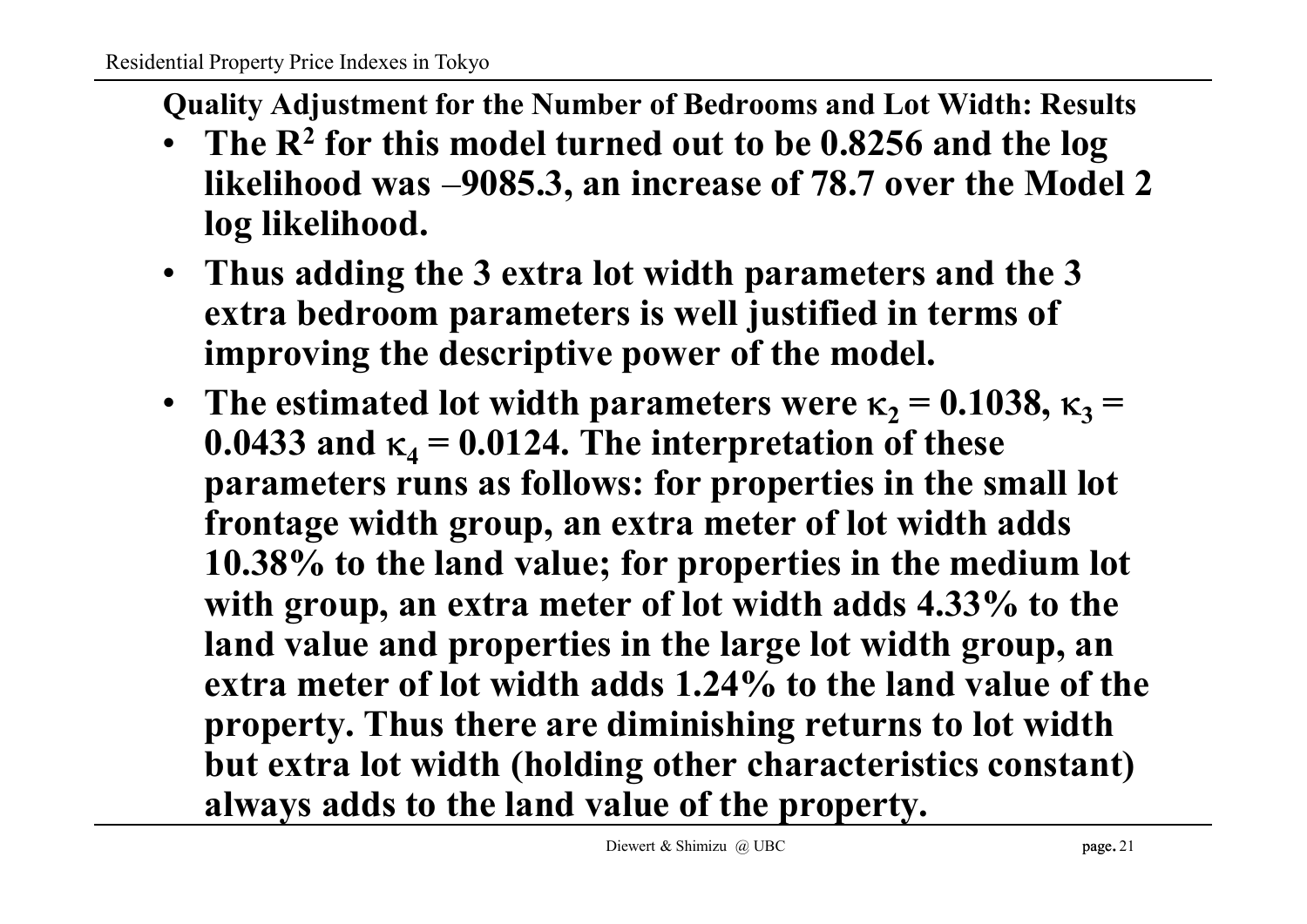**Quality Adjustment for the Number of Bedrooms and Lot Width: Results**

• The overall Model 3 house price index  $P_{3t}$  as well as the land **and structure price indexes PL3t and PS3t for Tokyo over the 44 quarters in the years 2000-2010 are graphed in Chart 3 below.**

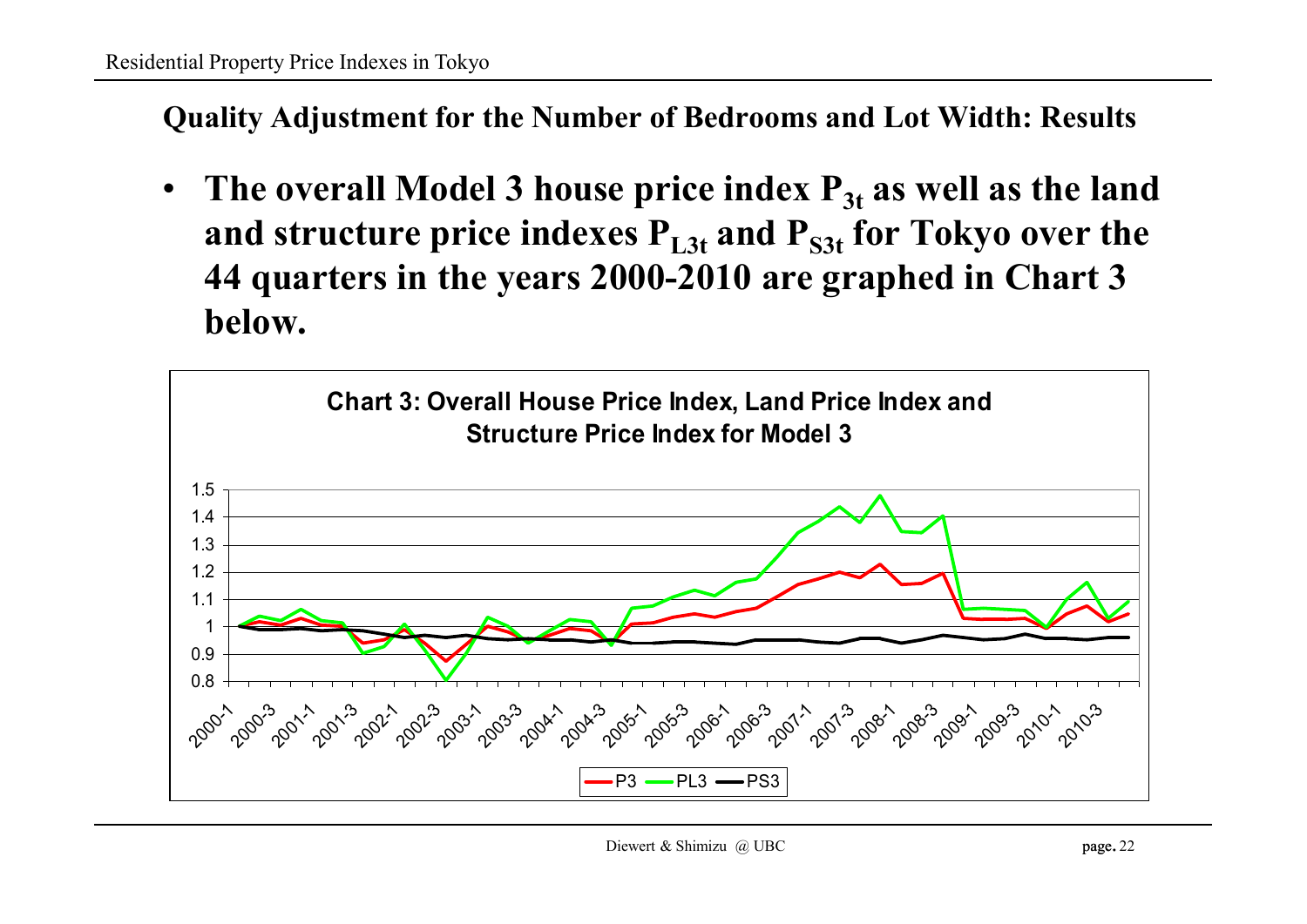**Quality Adjustment for the Nearness to Subway Lines and Subway Travel Time**

- **Recall that the sample range of TW (walking time to the nearest subway station) was 2 to 29 minutes while the sample range of TT (subway travel time to the Central Tokyo Station) was 4 to 48 minutes**.
- **Define the following transformations of these variables:**

$$
(27) M_{\rm tn} \equiv TW_{\rm tn} - 2 ;
$$

$$
(30) T_{\text{tn}} = TT_{\text{tn}} - 4.
$$

• **As usual, the observations were broken up into 3 groups for the walking time variable and 3 groups for the subway travel time variable, dummy variables were defined, leading to the following Model 4:**

(33) 
$$
V_{tn} = \alpha_t \{\sum_{j=1}^{21} \omega_j D_{W,tn,j}\} f_L(L_{tn}) f_F(F_{tn}) f_M(M_{tn}) f_T(T_{tn}) + \beta p_{Ct} g_A(A_{tn}) g_B(B_{tn}) S_{tn} + \epsilon_{tn} ;
$$
  
(34)  $\omega_{10} = 1; \lambda_1 = 1; \phi_1 = 1; \kappa_1 = 1; \tau_1 = 1$  and  $\mu_1 = 1$ .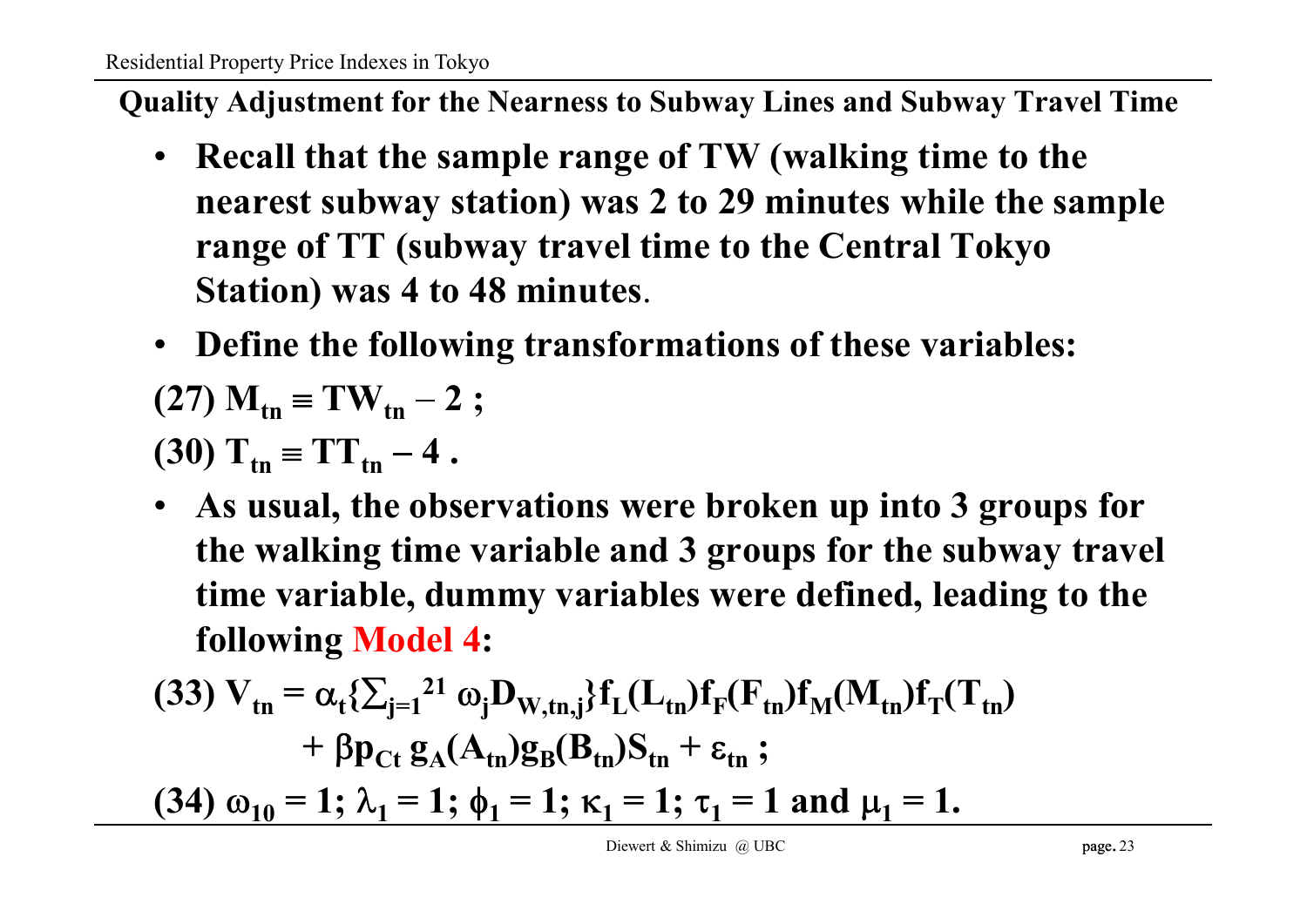**Quality Adjustment for the Nearness to Subway Lines and Subway Travel Time: Results**

- **The R<sup>2</sup> for Model 4 turned out to be 0.8417 and the log likelihood was 8815.9, a very large increase of 269.4 over the Model 3 log likelihood.**
- **Thus adding the 3 extra walking time parameters and the 3 extra travel time to Tokyo station parameters provides a significant addition to the explanatory power of our hedonic regression model.**
- **The estimated walking time to the nearest subway station parameters** were  $\tau_2 = -0.0035$ ,  $\tau_3 = -0.0201$  and  $\tau_4 = -0.0171$ .
- **For properties where the walk to the nearest subway station is 2-8 minutes, an increase in walking time of 1 minute decreases the land value of the property by 0.35%; for properties where the walk to the nearest subway station is 8-13 minutes, an increase in walking time of 1 minute decreases the land value of the property by 2.01% and for properties where the walk to the nearest subway station is over 13 minutes, an increase in walking time of 1 minute decreases the land value of the property by 1.71%.**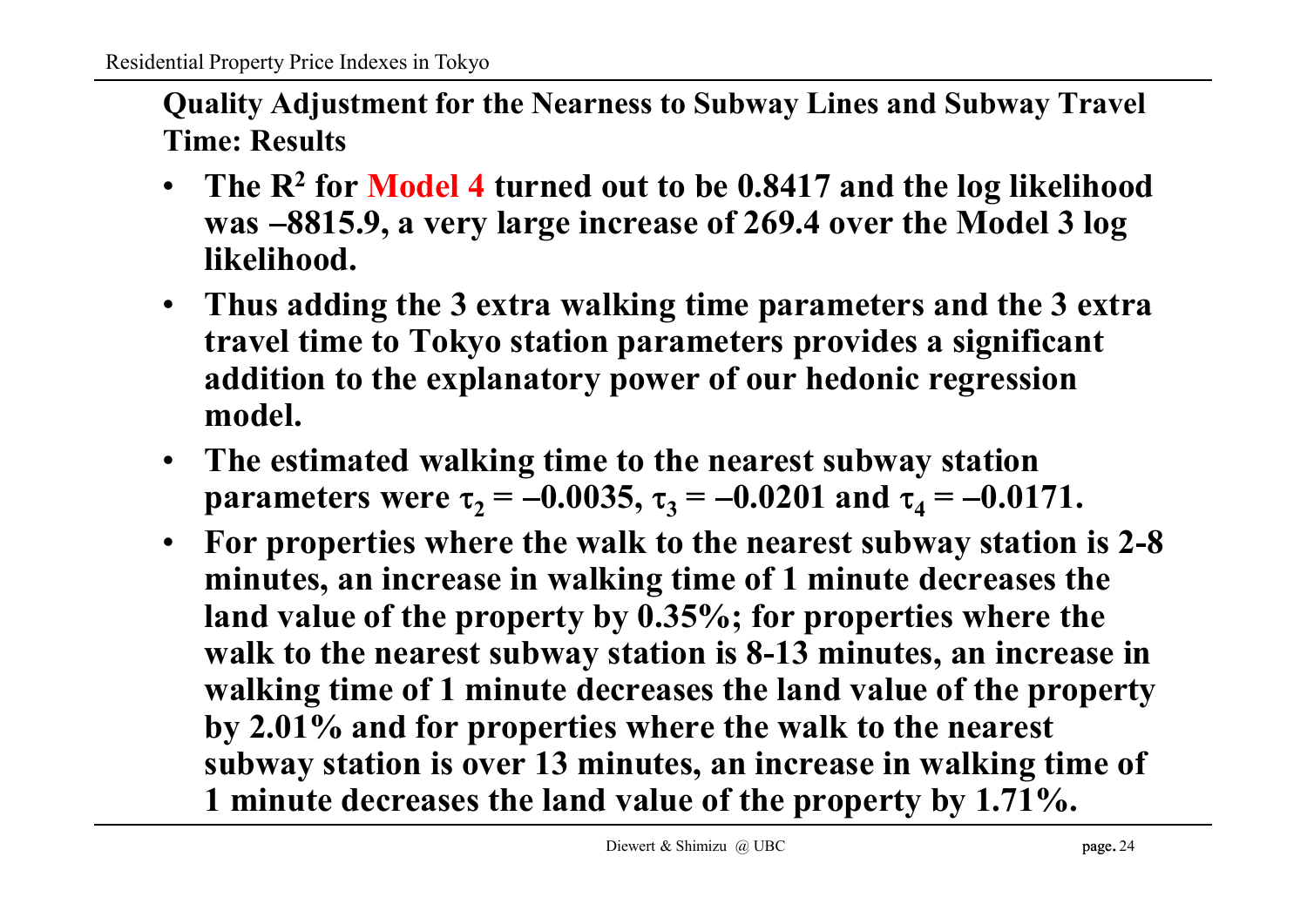**Quality Adjustment for the Nearness to Subway Lines and Subway Travel Time: Results (cont)**

- **Thus for properties that are quite close to a subway station, the drop in land value as walking time increases is not too substantial but as the walking time increases markedly, the drop in land value is quite substantial. These are sensible results!**
- **The estimated time from the nearest subway station to the Tokyo station parameters were**  $\mu_2 = -0.0008$ **,**  $\mu_3 = -0.0128$  **and**  $\mu_4 =$ **0.0188.**
- **Thus for properties where the subway running time from the nearest subway station to the Tokyo station is 4-28 minutes, an increase in running time of 1 minute decreases the land value of the property by 0.08%,; for properties where the subway running time from the nearest subway station to the Tokyo station is 28-36 minutes, an increase in running time of 1 minute decreases the land value of the property by 1.28% and for properties where the subway running time from the nearest subway station to the Tokyo station is over 36 minutes, an increase in running time of 1 minute decreases the land value of the property by 1.88%.**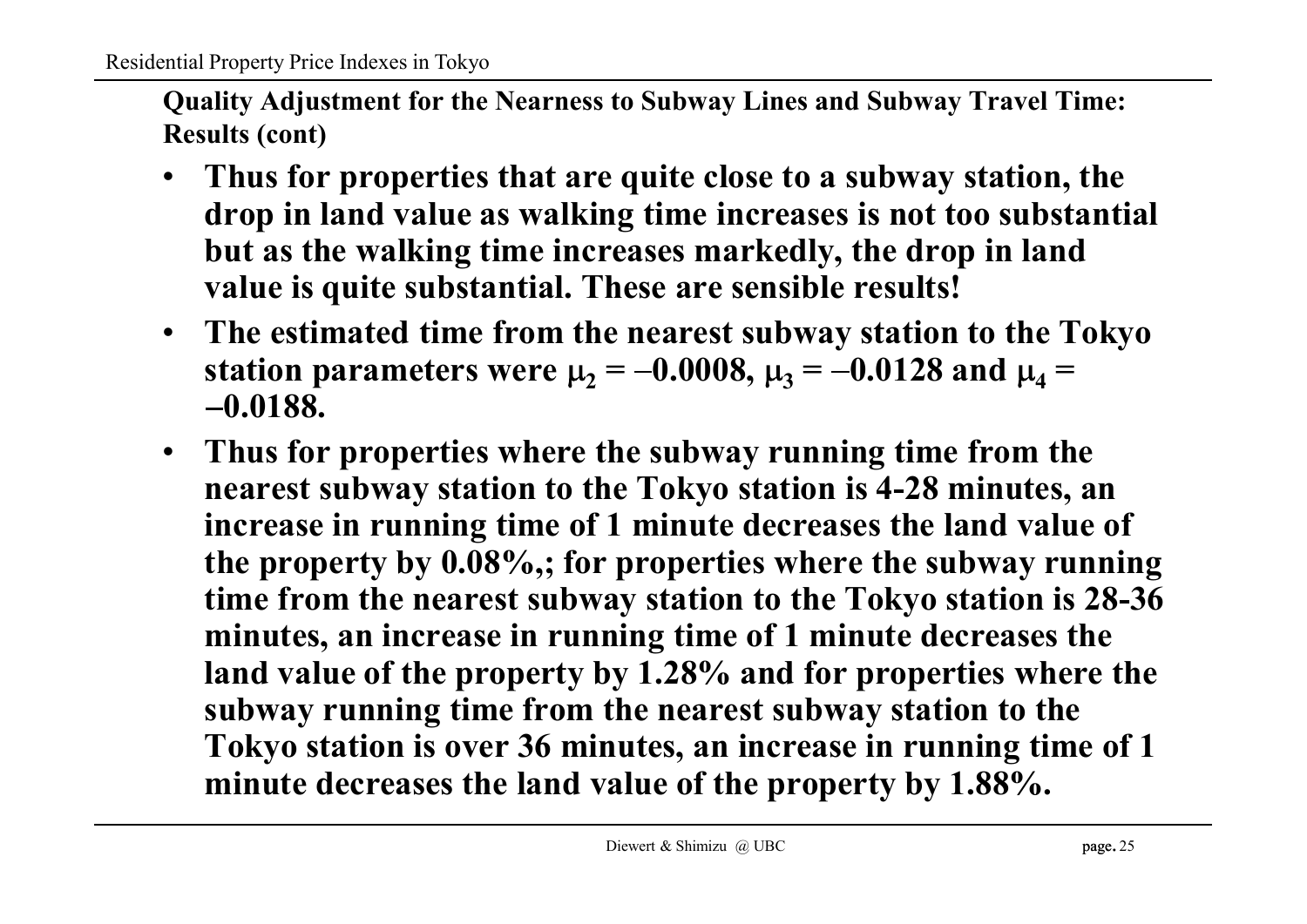**Quality Adjustment for the Nearness to Subway Lines and Subway Travel Time: Results (cont)**

• The overall Model 4 house price index  $P_{4t}$  as well as the land **and structure price indexes PL4t and PS4t for Tokyo over the 44 quarters in the years 2000-2010 are graphed in Chart 4 below. There is little change from our previous Charts.**

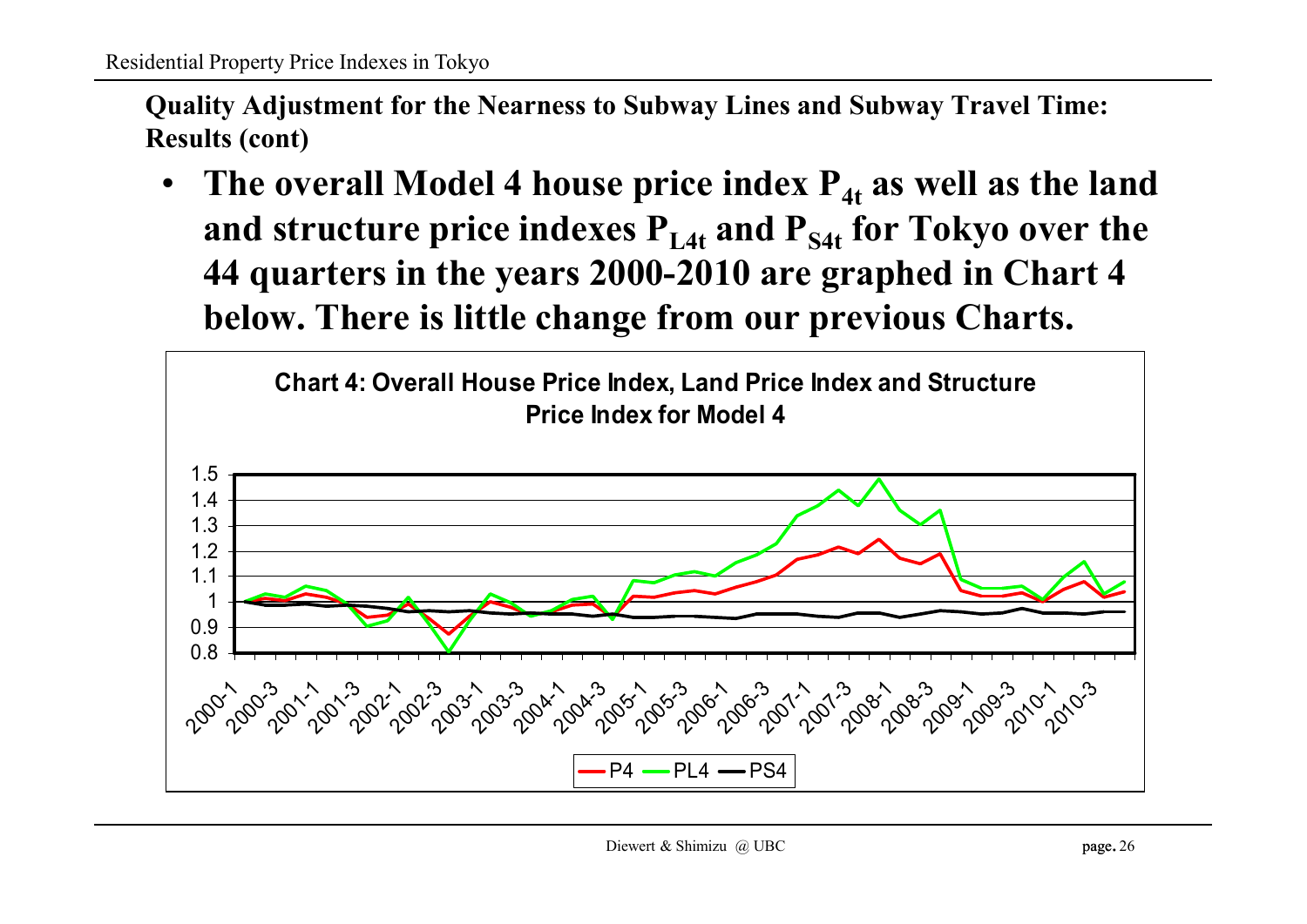### **Allowing for Land and Structure Price Differences Across Wards**

- **Usually, land price movements in high end properties are more volatile than in lower end properties.**
- **It would be preferable to have separate land price parameters (the <sup>t</sup> ) for each Ward. However, we do not have enough degrees of freedom to accurately measure land price movements ward by ward. We do have a sufficient number of observations so that we can divide Wards into two** groups based on the estimated  $\omega_i$  parameters from **Model 4: Group 1 Wards are those whose estimated relative land price levels <sup>j</sup> exceeded 0.75 and Group 2 Wards are those** whose estimated land price levels  $\omega_i$  were less than **0.75.**
- **The following Wards were in Group 1 (the** *expensive or high end Wards***): 1-4, 7-11, 13-14. The following Wards were in Group 2 (the** *cheaper or lower end Wards***): 5, 12, 15-21. We will allow land prices to evolve over time in a completely independent manner for high and lower end Wards.**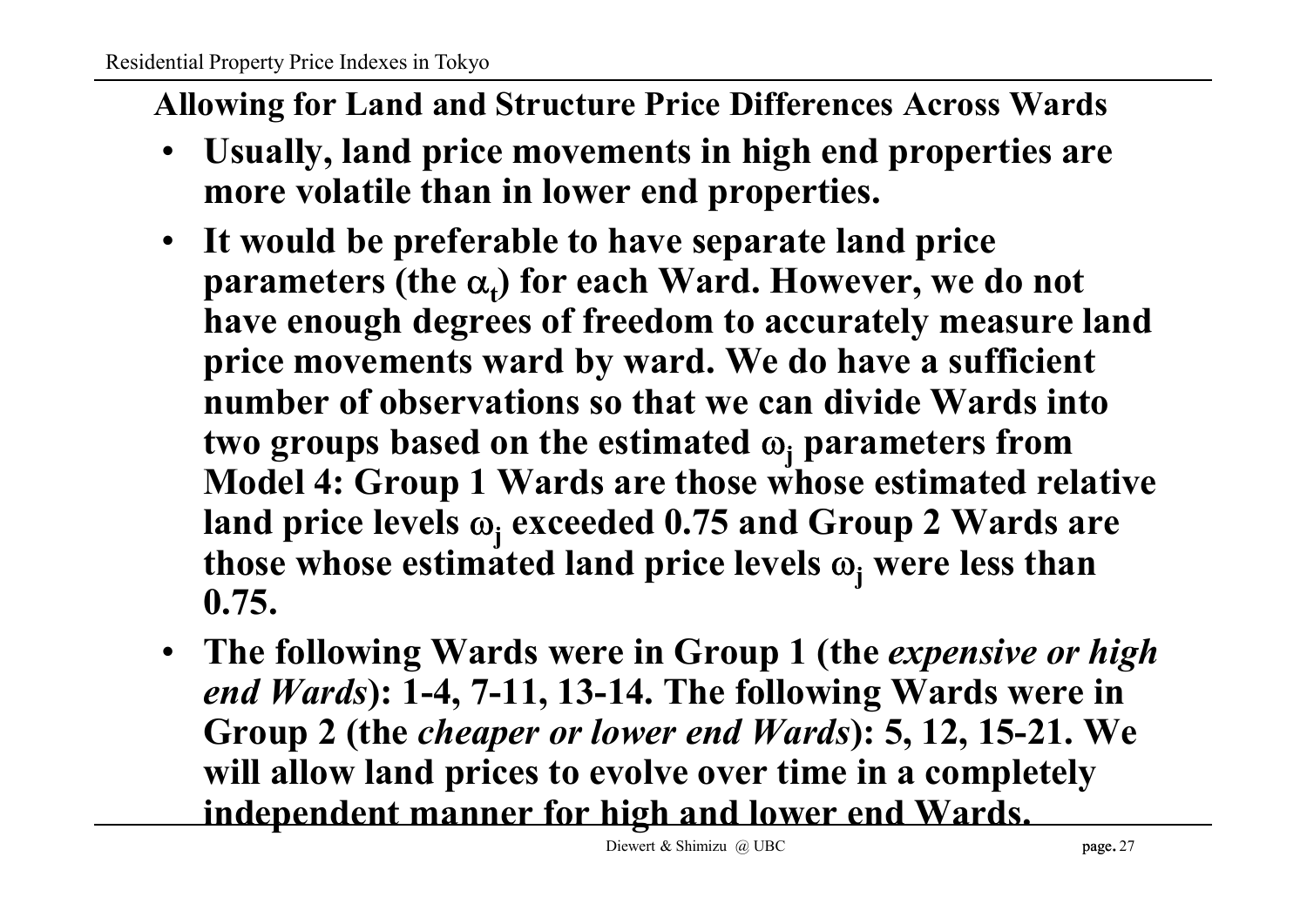# **Allowing for Land and Structure Price Differences Across Wards (cont)**

- **We also allow for separate lot size quality adjustments in the high and lower end wards.**
- **Finally, we now allow the level of structure prices to differ in high and lower end wards so that the previous structure price** level parameter  $\beta$  is now replaced by  $\beta_1$  (the level of **structure prices in high end wards) and <sup>2</sup> (the level of structure prices in lower end wards). Our expectation is that**  $_2$  will be less than  $\beta_1$  since we would expect the quality of **construction to be higher in the high end wards.**
- **Our final nonlinear hedonic regression model (Model 5) is defined by equations (38) in the paper along with the normalizations in equations (39).**
- **There are 128 unknown parameters to be estimated in Model 5.**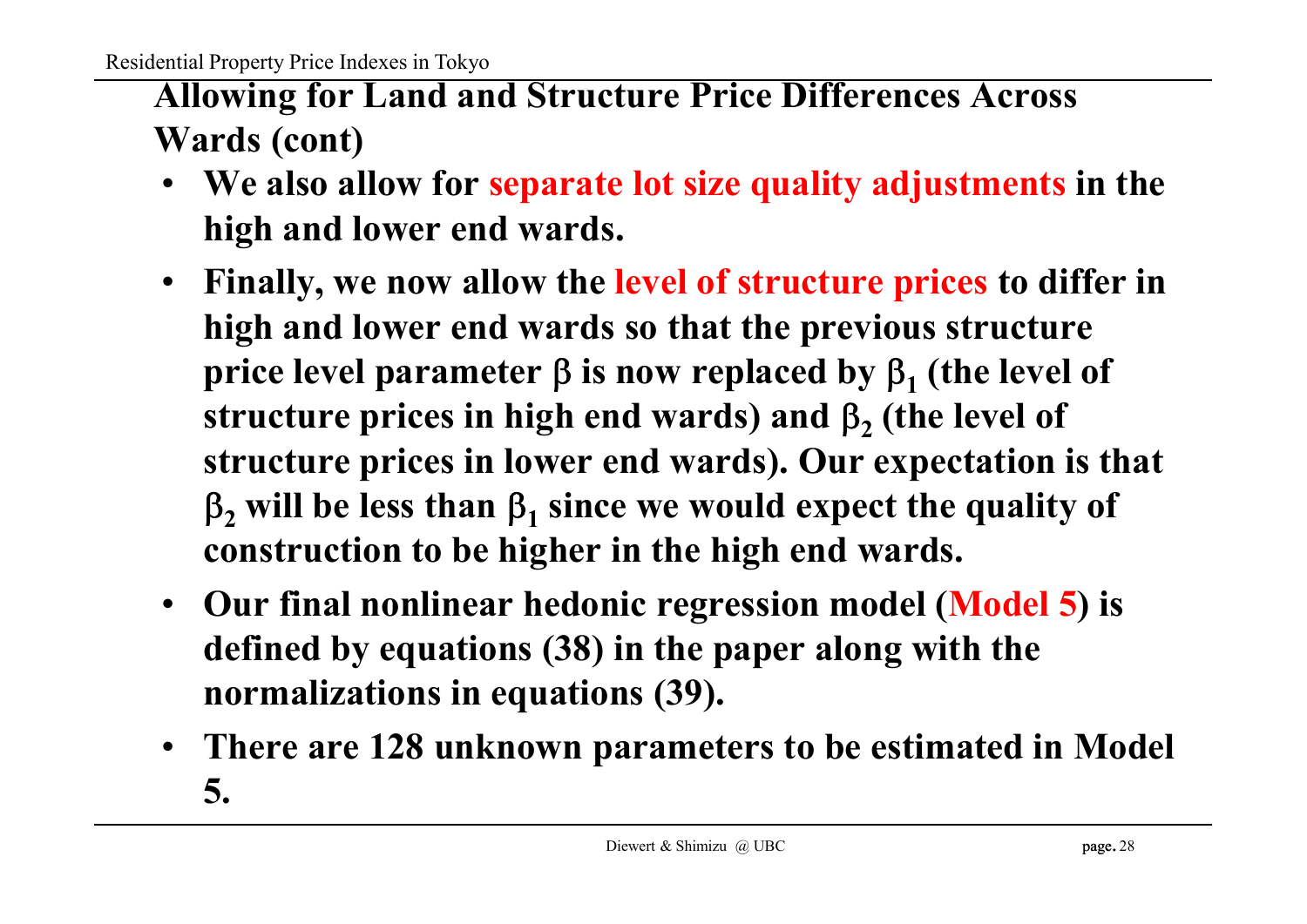# **Allowing for Land and Structure Price Differences Across Wards: Results**

- **The R<sup>2</sup> for Model 5 was 0.8476 and the log likelihood was 8709.9, an increase of 106.0 over the Model 4 log likelihood.**
- **The resulting overall house price index P5, the overall land price PL5, the land price indexes for high and low end Wards, PL1 and PL2 respectively are plotted on Chart 5.**

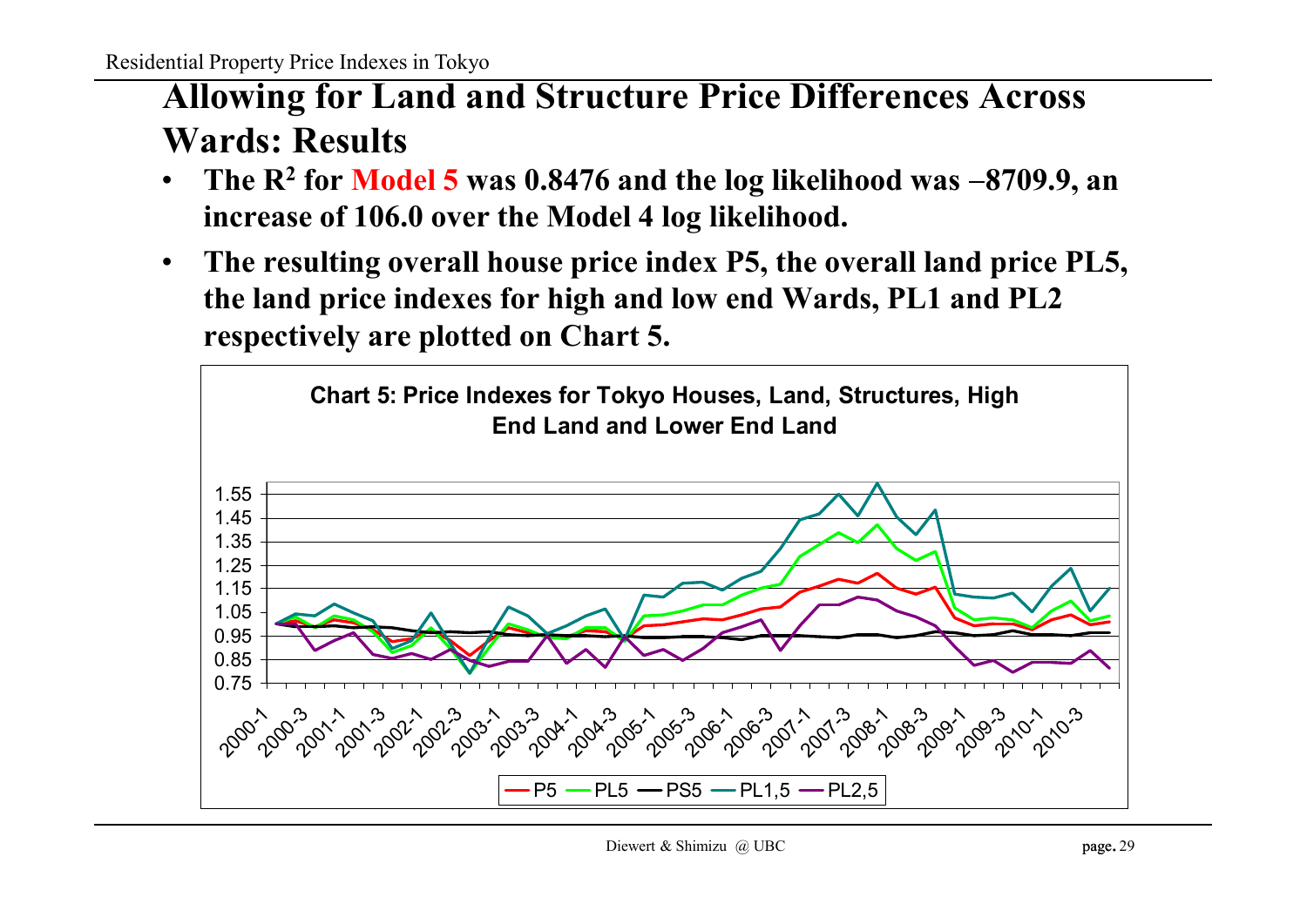# **Allowing for Land and Structure Price Differences Across Wards: Results (cont)**

- **As expected, the pattern of land price movements is very different in the high and low end wards.**
- **Price movements have generally been higher and more** volatile in the more expensive wards; i.e.,  $P_{L1.5t}$  generally lies **above PL2,5t and PL1,5t has a higher variance than PL2,5t .**
- **However, it can also be seen from viewing Chart 5 that the overall land price index for Model 5, PL5t , is not that different from the land price indexes from previous Models.**
- **We compare the Model 1 to Model 5 overall land price indexes in Chart 6 on the following slide.**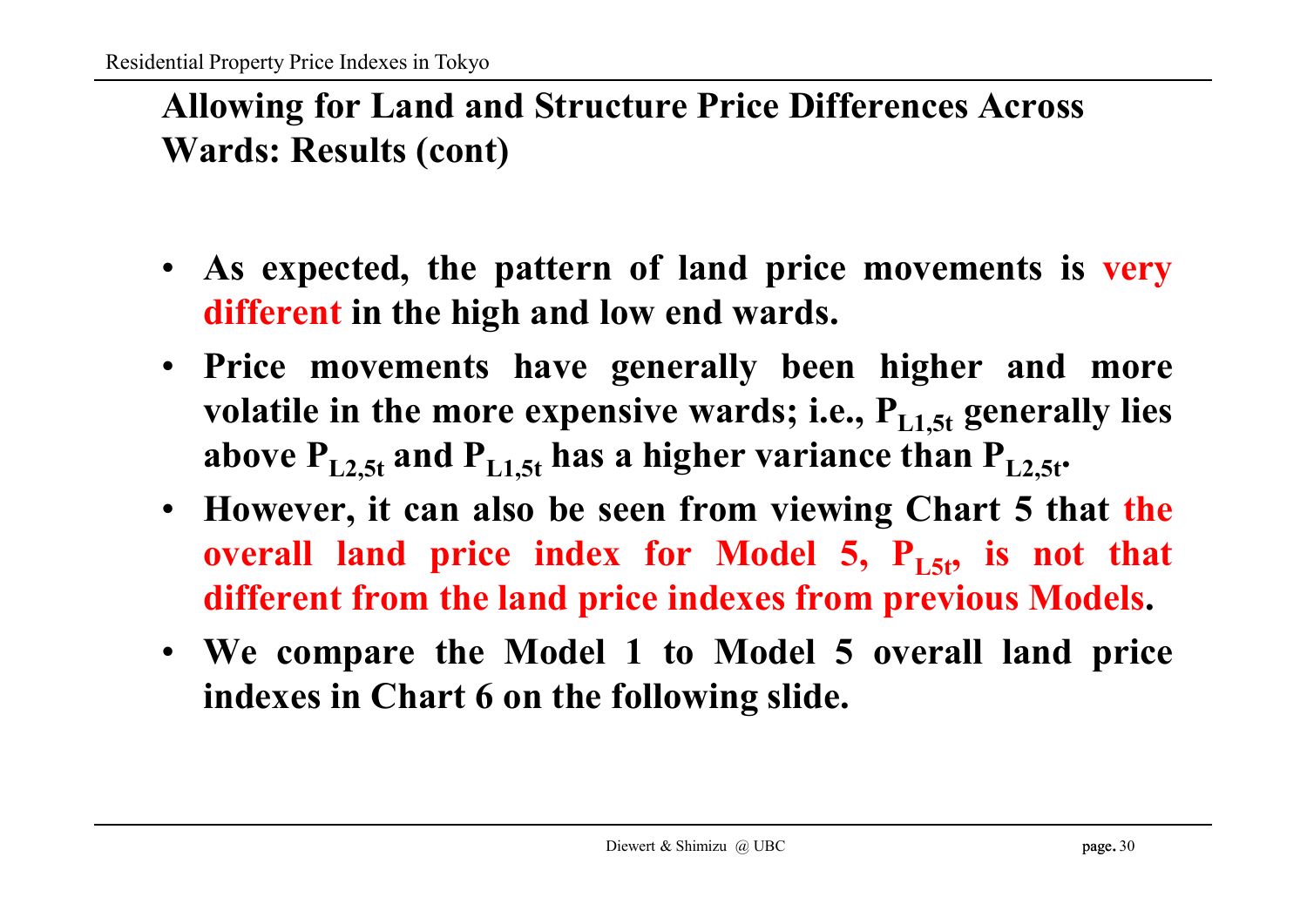## **Comparison of Overall Land Price Indexes, Models 1-5**

• **It can be seen that the overall land price series for Models 1- 4, PL1t -PL4t , are generally quite close .The overall land price series for Model 5 drops a more substantial amount: about 3% on average from the other series.**

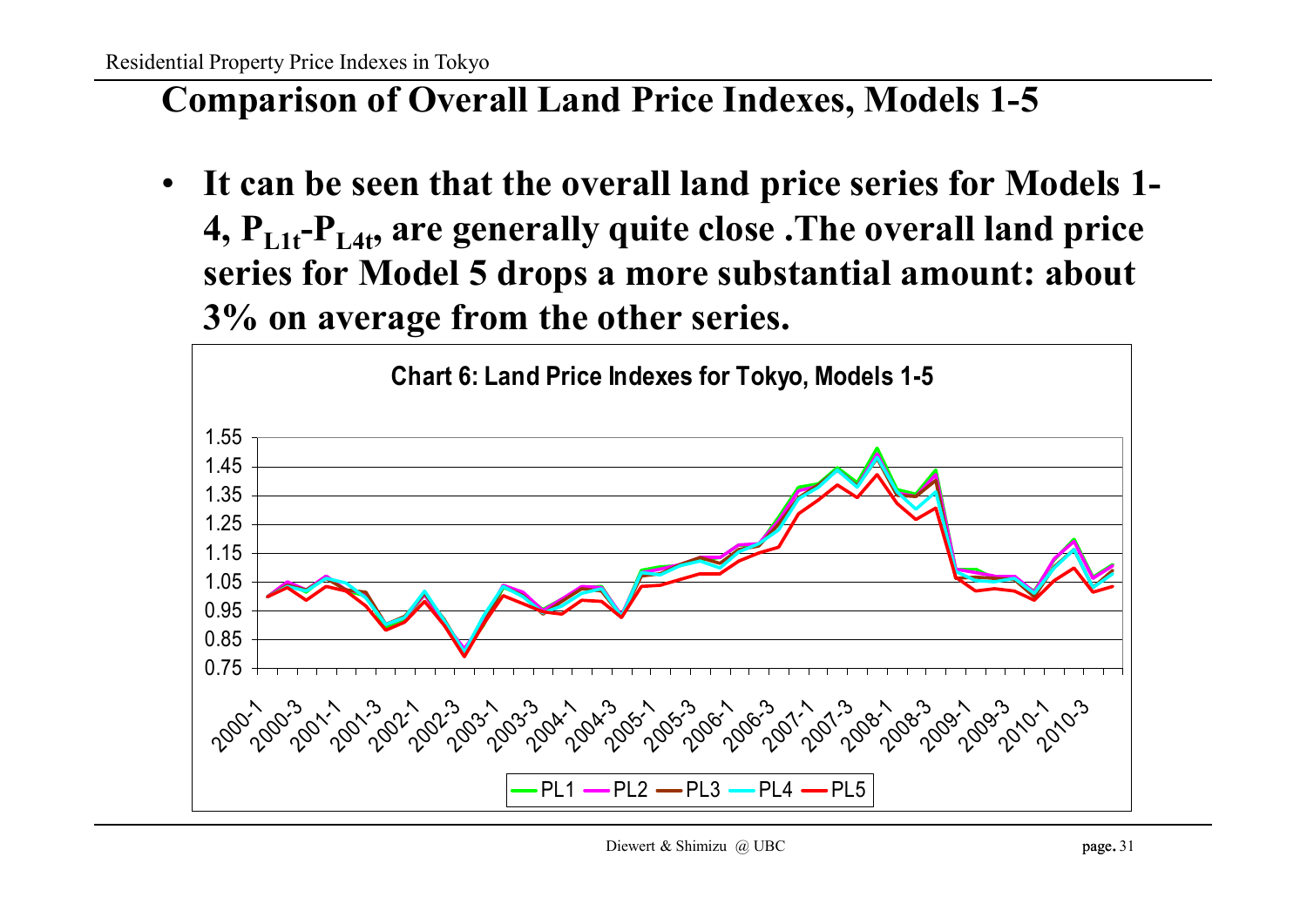## **Comparison of Overall House Price Indexes, Models 1-5**

- **It is also useful to compare the overall house price indexes for Models 1-5 and this is done in Chart 7 below.**
- **The Model 5 overall house price index P5t is about 2% lower on average compared to the levels in the other Models.**

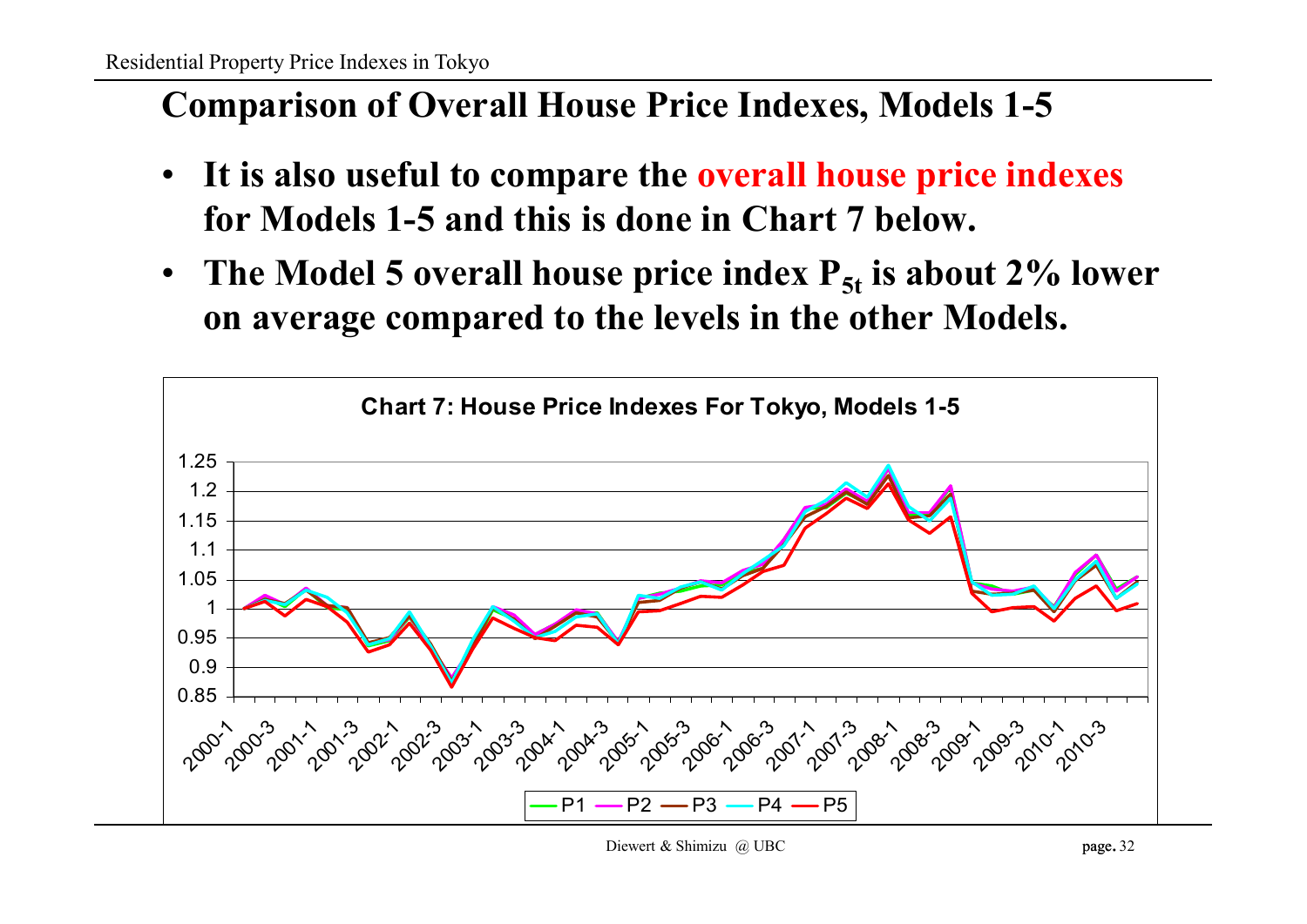# **Rolling Window Hedonic Housing Regressions**

- **Our Rolling Window regressions worked as follows: We started off by using Model 5 but applied it to only the first 24 quarters of our sample (instead of the full 44 quarters).**
- **We then computed our land, structures and overall house price indexes using Model 5 for quarters 1-24.**
- **At Stage 2 of our procedure, we dropped the data for quarter 1 and added the data for quarter 25 to form our Stage 2 data set and then ran Model 5 on the new data set. Using these new coefficient estimates, we computed the structure price index and land price indexes for high and low end wards for quarters 2-25. However, we used only the** *ratios* **of the Stage 2 quarter 25 to quarter 24 land price indexes in order to** *update* **our previous Stage 1 land price indexes so that the new set of indexes covered quarters 1-25.**
- **And so on until we reached Quarter 44. Thus we ran a total of 21 separate Rolling Window hedonic regressions**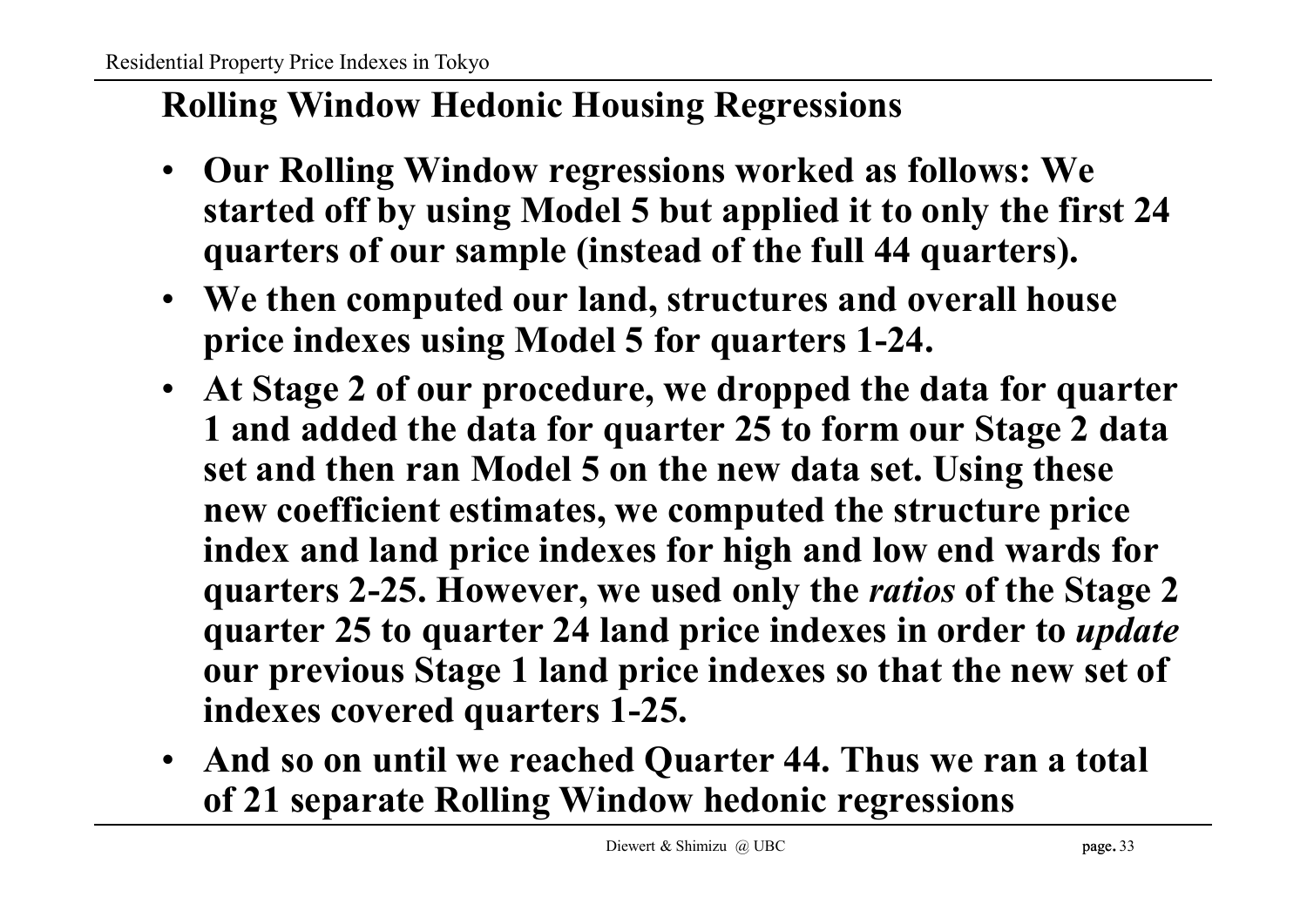## **Rolling Window Hedonic Housing Regressions: Results**

• **The resulting Rolling Window overall house price indexes PRWt , overall land price indexes PLRWt , high and low end ward land price indexes, PL1RWt and PL2RWt , are plotted in** Chart 9 along with their Model 5 counterpart indexes,  $P_{5t}$ ,  $P_{L5t}$ ,  $P_{L1,5t}$  and  $P_{L2,5t}$ 

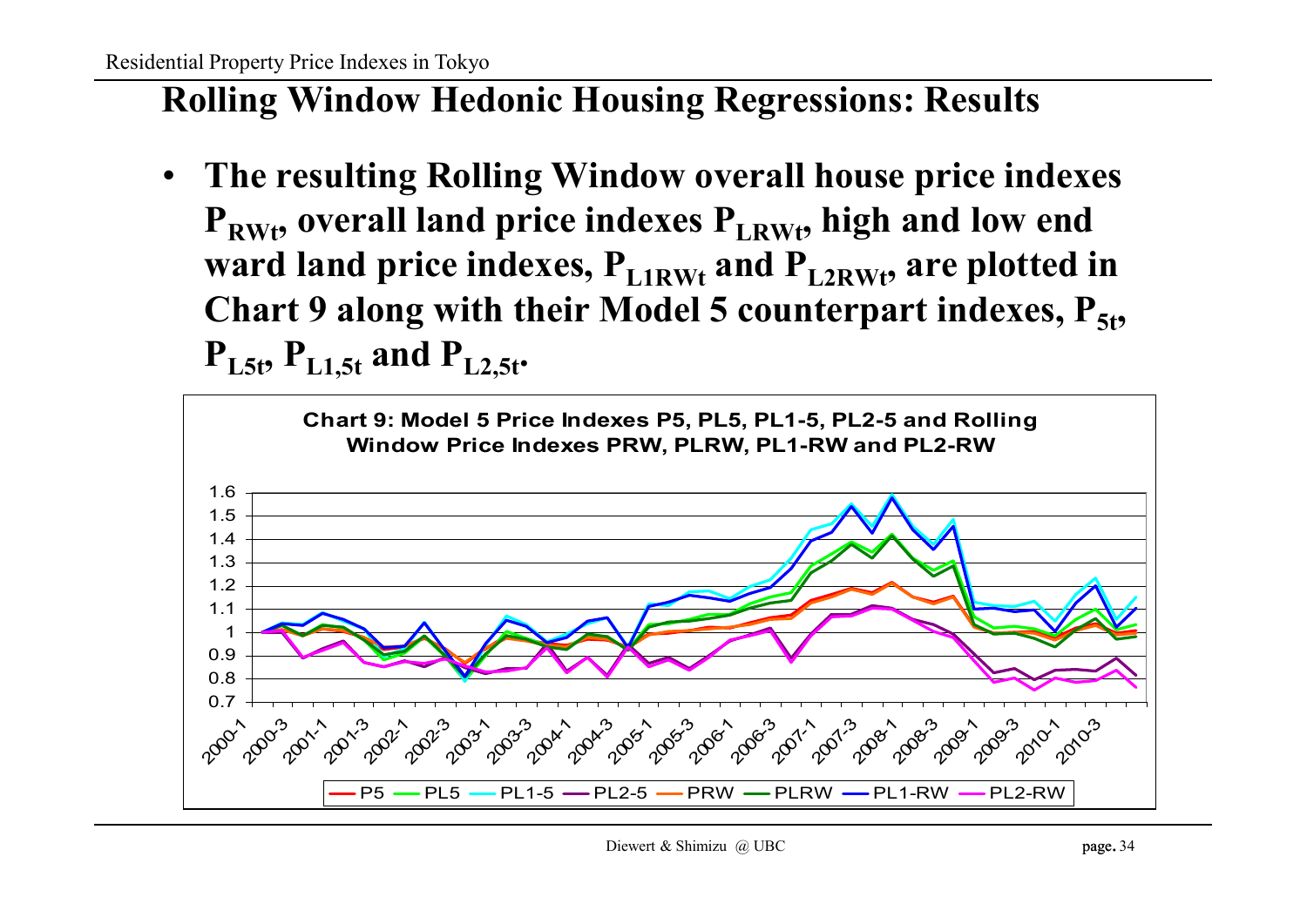## **Rolling Window Hedonic Housing Regressions: Results (cont)**

- **Viewing Chart 9, it can be seen that the Model 5 overall house price index, P<sup>5</sup> , can hardly be distinguished from its Rolling Window counterpart,**  $P_{RW}$ **.**
- **However, for the land price indexes, it can be seen that while the Model 5 indexes**  $P_{L5}$  **(the overall land price index),**  $P_{L1,5}$ **(the high end ward land price index) and PL2,5 (the lower end ward land price index) are very close to their Rolling Window** counterparts  $P_{LRW}$ ,  $P_{LRW}$  and  $P_{L2RW}$  for the first 5 **years in our sample, the Rolling Window land price indexes tend to be** *lower* **than their single regression Model 5 counterparts for the last 5 years in our sample.**
- **Which set of results do we prefer? We prefer the Rolling Window Model since it allows for gradual change in the hedonic coefficients over time and moreover, the RW Model fits the data better while still generating sensible parameter estimates.**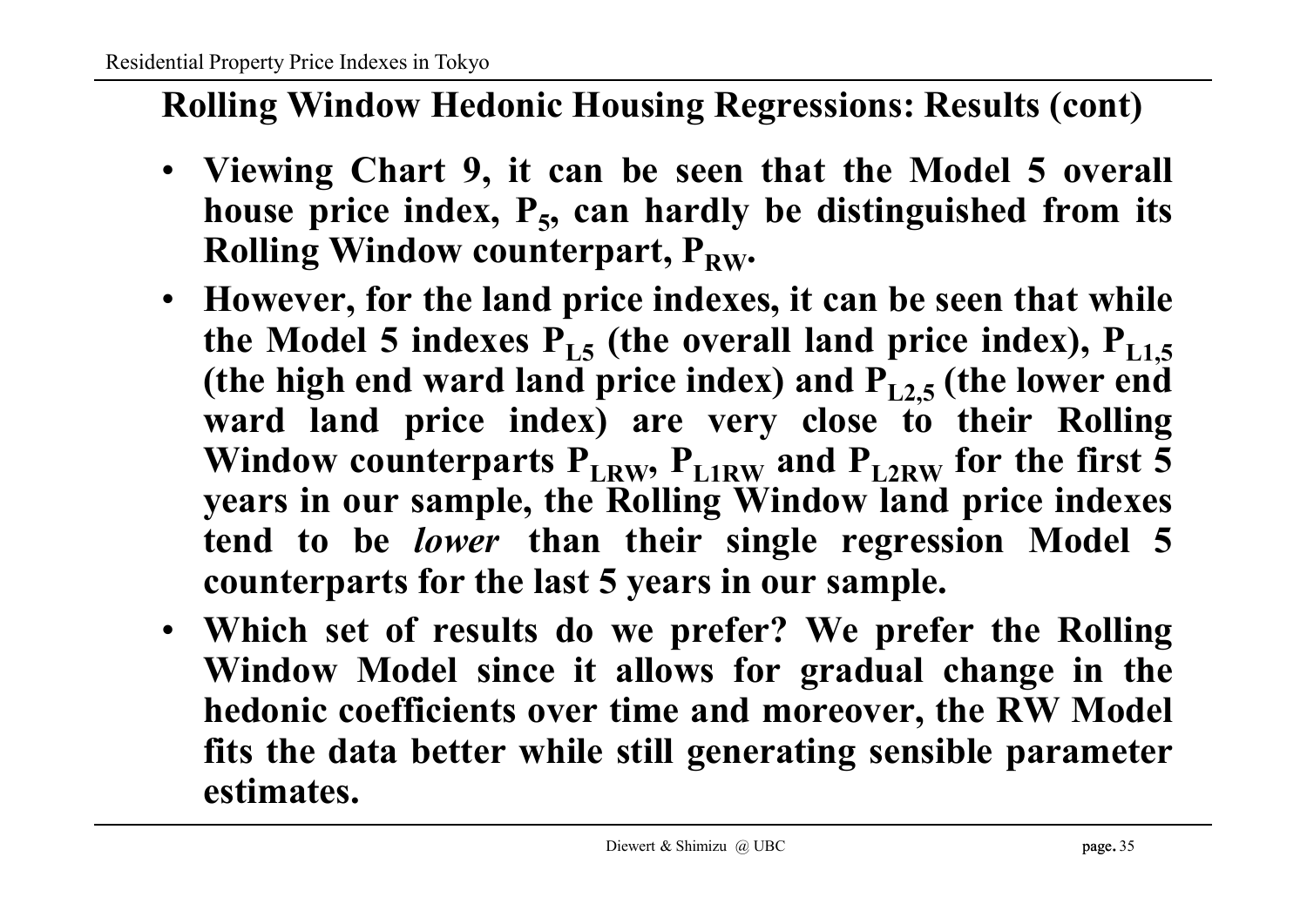## **Conclusion**

- **The Generalized Builder's Model that we developed in this paper (Model 5) worked well for a large urban center (Tokyo) where the data was relatively sparse; i.e., we were able to generate sensible land and structure price indexes for Tokyo using quarterly data on house sales.**
- **Our spline approach to modeling the effects on price of various characteristics generated economically sensible estimates for the characteristics prices (with the possible exception of the number of bedrooms variable).**
- **Our Rolling Year approach also worked well and thus it would be a suitable approach for statistical agencies that are obligated to produce indexes that are not revised.**
- **An open question is: what is the "optimal" length of the window in the Rolling Window approach? This topic needs further research.**